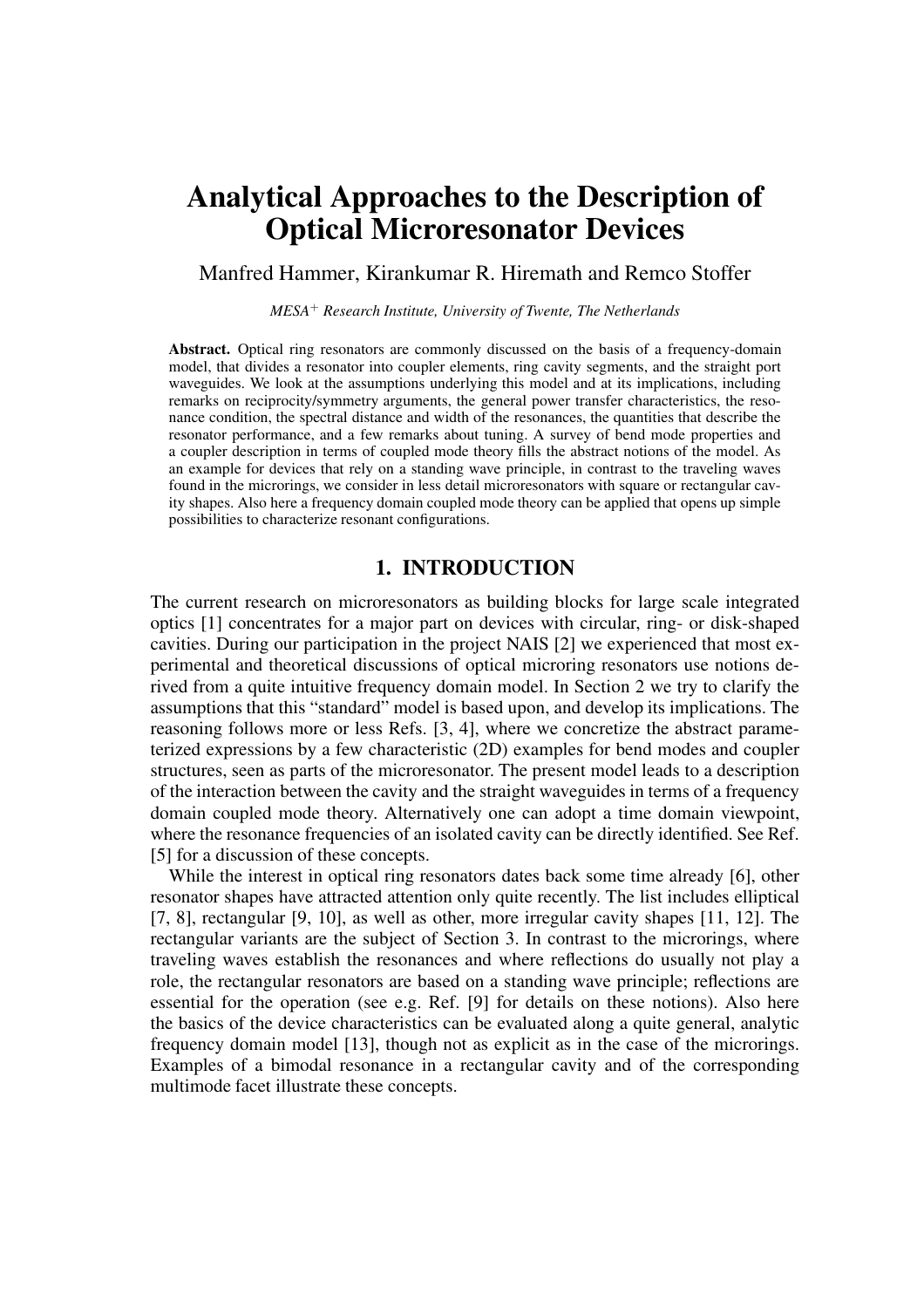

**FIGURE 1.** Schematic ring resonator representation (left) and the split configuration (right): Two identical directional couplers (I), (II) are connected by cavity waveguide segments of length *L*/2. Letters A–D and a–d denote the coupler ports. The entire device has a twofold symmetry with respect to the centered horizontal and vertical planes. This implies that the four port waveguide segments are identical.

# **2. "STANDARD MODEL" FOR OPTICAL RING RESONATORS**

Consider a ring resonator configuration as sketched in Figure 1. Two straight bus or port waveguides are evanescently coupled to the central cavity ring. If chiefly guided waves with reasonable confinement are present, one can expect that the interaction between the cavity and the port cores is localized around the two regions of closest approach. Hence, for purposes of modeling, the device is divided into these two coupler regions on the one hand, and the two parts of the cavity loop on the other hand. A prediction of the power transfer through the resonator requires a description of the light propagation along the two bent cavity waveguides segments, a model for what happens inside the coupler regions, and finally a framework to connect the parts. With some generality one can supply expressions with a few free parameters for the former two ingredients. Section 2.1 shows how the essentials of the ring resonator power transfer characteristic are evaluated within this parameterized model. The free parameters are eliminated in the subsequent paragraphs: Section 2.2 illustrates the basic modal properties of bend waveguides, Section 2.3 supplies an ansatz for the description of the coupler regions in terms of coupled mode theory (see Ref. [14] for further details on that subject). For simplicity, Sections 2.2–2.3 are restricted to two spatial dimensions.

#### **2.1. Abstract resonator model**

The "standard" model covers the propagation of light at fixed angular frequency  $\omega = kc$ , usually specified by the vacuum wavelength  $\lambda$ , vacuum wavenumber  $k = 2\pi/\lambda$ , and vacuum speed of light c. All optical fields vary in time according to ∼ exp(iω*t*). The list of underlying assumptions and approximations includes the following items:

• Single polarization operation is considered, none of the waveguide segments and coupler elements couples waves of different polarization; all waveguides are unimodal per polarization orientation.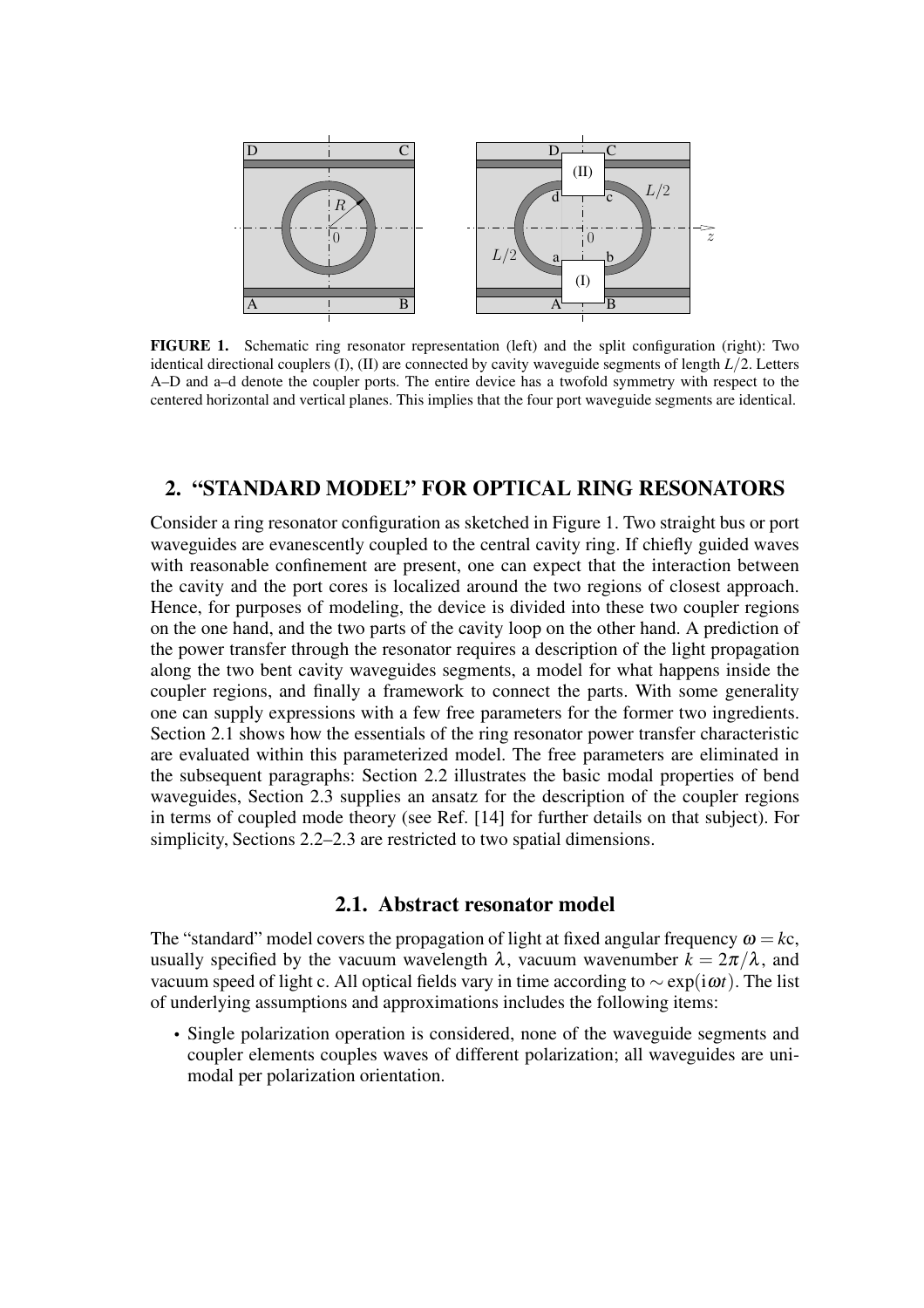- The elements are purely linear and nonmagnetic. The various kinds of attenuation for light propagation along the cavity loops are incorporated in the modal properties, i.e. in the attenuation constant, of the cavity channel.
- Backreflections are negligible, inside the couplers as well as in the cavity loops. "Adiabatic" transitions along the light paths are required for the model to be valid.
- The interaction between the light paths is negligible outside the coupler regions. This assumption is likely to become violated by the long outer tails of bend or gallery modes in small, radiative cavities (see Section 2.2).

We now refer to the schematic splitting of the resonator as introduced in Figure 1. Variables  $A_{\pm}$ ,  $B_{\pm}$ ,  $C_{\pm}$ ,  $D_{\pm}$  (external connections) and  $a_{\pm}$ ,  $b_{\pm}$ ,  $c_{\pm}$ ,  $d_{\pm}$  (cavity connections) denote the amplitudes of the guided modes in the coupler port planes that are identified by the corresponding letters, where signs  $\pm$  identify waves that travel in the positive and negative *z*-direction. The operation of coupler I can be described by a scattering matrix that establishes a linear relation between the amplitudes  $A_-, a_-, B_+, b_+$  of the outgoing waves and the amplitudes  $A_+, a_+, B_-, b_-$  of the incoming fields,

$$
\begin{pmatrix} A_{-} \\ a_{-} \\ B_{+} \\ b_{+} \end{pmatrix} = \begin{pmatrix} 0 & 0 & \rho & \kappa \\ 0 & 0 & \chi & \tau \\ \rho & \chi & 0 & 0 \\ \kappa & \tau & 0 & 0 \end{pmatrix} \begin{pmatrix} A_{+} \\ a_{+} \\ B_{-} \\ b_{-} \end{pmatrix},
$$
(1)

where the zeros implement the assumption of negligible backreflections. This matrix is symmetric due reciprocity arguments [15]. The reasoning involves basically an integration of a "reciprocity identity", valid for solutions of Maxwell's equations, over the coupler domain. Remaining boundary terms establish the symmetry relations between the field amplitudes on the input- and output ports of the circuit. The precise definition of the "ports" is crucial for the argument. Independent ports can be realized either by modal orthogonality (modes of differing order, or guided fields and surrounding radiation) or by spatially well separated outlets. The theorem holds for linear, nonmagnetic, potentially attenuating materials, in the presence of radiative losses, and irrespectively of the particular shape of the connecting cores. See Ref. [15] for details.

Due to the additional symmetry of the coupler element with respect to the vertical plane  $z = 0$  one can expect the transmission  $A_+ \rightarrow b_+$  to be equal to the transmission *B*<sub>−</sub> → *a*<sub>−</sub>. With a symmetric placement of the port planes and for identical mode profiles used for incident and outgoing waves, the corresponding entries  $\kappa$  (lower left corner) and  $χ$  (second row, third column) of the scattering matrix in Eq. (1) must coincide  $κ = χ$ [15]. Coupler I transforms the mode amplitudes according to

$$
\begin{pmatrix} A_{-} \\ a_{-} \end{pmatrix} = \begin{pmatrix} \rho & \kappa \\ \kappa & \tau \end{pmatrix} \begin{pmatrix} B_{-} \\ b_{-} \end{pmatrix} \text{ and } \begin{pmatrix} B_{+} \\ b_{+} \end{pmatrix} = \begin{pmatrix} \rho & \kappa \\ \kappa & \tau \end{pmatrix} \begin{pmatrix} A_{+} \\ a_{+} \end{pmatrix}.
$$
 (2)

An analogous expression applies to coupler II, if the elements are identical:

$$
\begin{pmatrix} D_- \\ d_- \end{pmatrix} = \begin{pmatrix} \rho & \kappa \\ \kappa & \tau \end{pmatrix} \begin{pmatrix} C_- \\ c_- \end{pmatrix} \text{ and } \begin{pmatrix} C_+ \\ c_+ \end{pmatrix} = \begin{pmatrix} \rho & \kappa \\ \kappa & \tau \end{pmatrix} \begin{pmatrix} D_+ \\ d_+ \end{pmatrix}.
$$
 (3)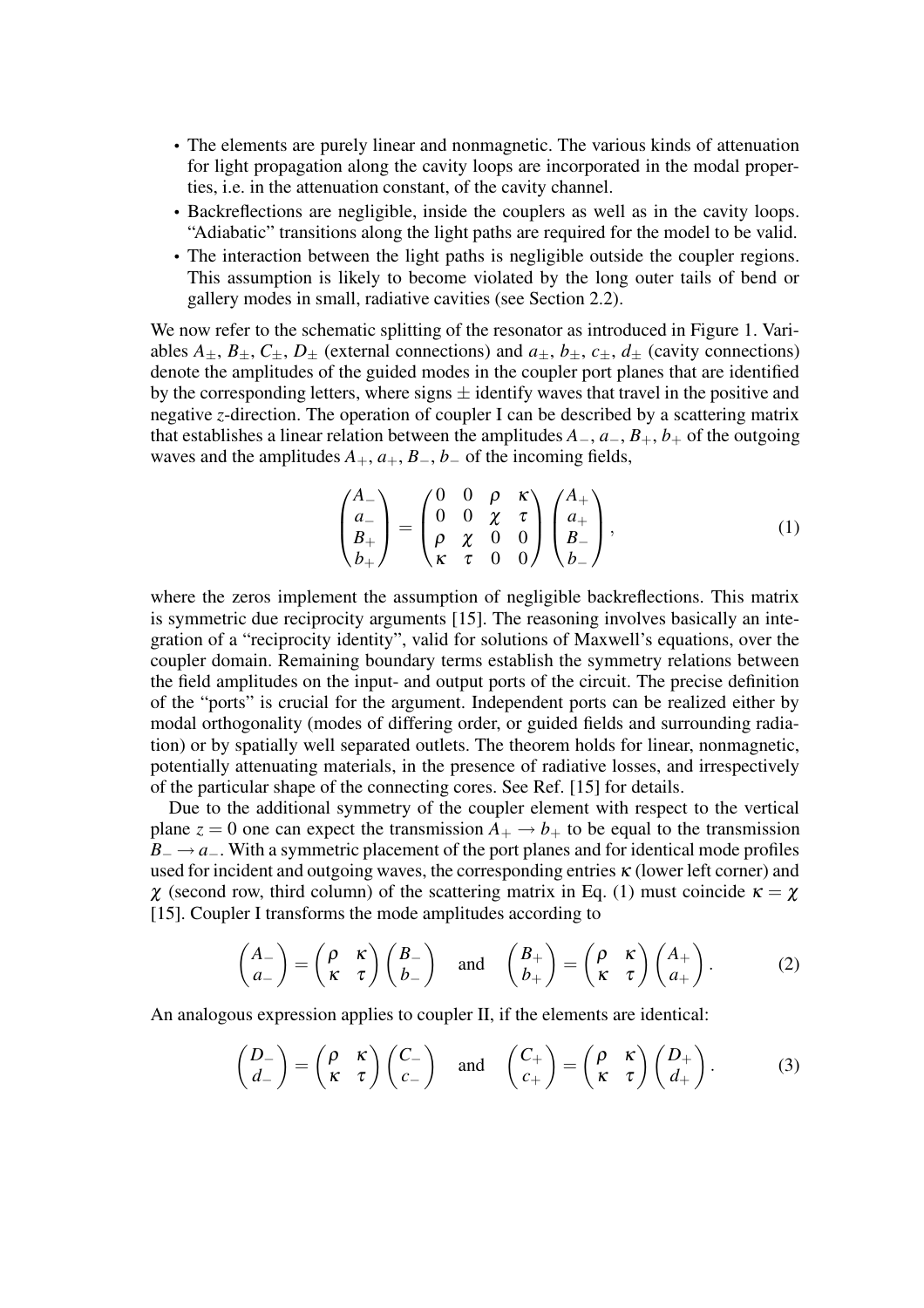(The approximate constraint of lossless couplers requires  $|\rho|^2 + |\kappa|^2 = 1$  and  $|\kappa|^2 + |\kappa|^2 = 1$  $|\tau|^2 = 1$ , consequently  $|\rho|^2 = |\tau|^2 = 1 - |\kappa|^2$ . Provided the input- and output planes are placed properly, one can even restrict to  $\rho = \tau$ . Note that these properties are not exploited in the following reasoning.)

Suppose the single mode ring waveguide segments of length *L*/2 support the relevant cavity mode with complex propagation constant  $\gamma = \beta - i\alpha$ , for phase propagation constant  $\beta$  (real, positive) and attenuation constant  $\alpha$  (real, positive, power attenuation constant:  $2\alpha$ ). For propagation along the cavity loop with *s* measuring the propagation distance, the fields evolve according to  $\sim$  exp( $-i\gamma s$ ), leading to the relations

$$
c_{-} = b_{+} \exp(-i\beta L/2) \exp(-\alpha L/2), \quad a_{+} = d_{-} \exp(-i\beta L/2) \exp(-\alpha L/2), \text{ and}
$$
  
\n
$$
b_{-} = c_{+} \exp(-i\beta L/2) \exp(-\alpha L/2), \quad d_{+} = a_{-} \exp(-i\beta L/2) \exp(-\alpha L/2)
$$
 (4)

of the mode amplitudes in the cavity port planes of the couplers.

### *2.1.1. Power transfer*

Due to the linearity and the symmetry of the device it is sufficient to consider an excitation in only one of the external ports, say in port A. Given input amplitudes  $A_+ = \sqrt{P_{\text{in}}}, B_- = D_+ = C_- = 0$ , Eqs. (2)–(4) are to be solved for the directly transmitted power  $P_T = |B_+|^2$ , and for the backwards dropped power  $P_D = |D_-|^2$ , where neglecting reflections implies that there is no backreflected power *A*<sup>−</sup> = 0 and no power dropped in the forward direction  $C_+ = 0$ . This leads to the expressions

$$
D_{-} = \frac{\kappa^2 p}{1 - \tau^2 p^2} A_{+}, \quad B_{+} = \left(\rho + \frac{\kappa^2 \tau p^2}{1 - \tau^2 p^2}\right) A_{+},\tag{5}
$$

for the amplitudes in the drop- and through-port, where  $p = \exp(-i\beta L/2) \exp(-\alpha L/2)$ . Splitting the cavity transfer coefficient  $\tau$  of the coupler matrix as  $\tau = |\tau| \exp(i\varphi)$ , and using the abbreviation  $\tau - \kappa^2/\rho = d \exp(i \psi)$ , for real *d* and  $\psi$ , one can write expressions

$$
P_{\rm D} = P_{\rm in} \frac{|\kappa|^4 \exp(-\alpha L)}{1 + |\tau|^4 \exp(-2\alpha L) - 2|\tau|^2 \exp(-\alpha L) \cos(\beta L - 2\varphi)}
$$
(6)

for the dropped optical power and

$$
P_{\rm T} = P_{\rm in} \frac{|\rho|^2 (1+|\tau|^2 d^2 \exp(-2\alpha L) - 2|\tau| d \exp(-\alpha L) \cos(\beta L - \varphi - \psi))}{1+|\tau|^4 \exp(-2\alpha L) - 2|\tau|^2 \exp(-\alpha L) \cos(\beta L - 2\varphi)} \tag{7}
$$

for the directly transmitted power. Note that here *L* is the length of those parts of the cavity that are not already covered by the coupler model. In case of a ring with radius *R*, where each coupler region includes an arc length  $l = \Delta \theta R$  of the cavity, one should evaluate the above expressions with  $L = 2\pi R - 2\Delta\theta R$  (though one frequently encounters the approximation  $L = 2\pi R$  corresponding to an interaction length that is short when compared to the cavity ring). Figure 2 shows a typical resonator spectrum as predicted by these expressions. Its features will be discussed in the following sections.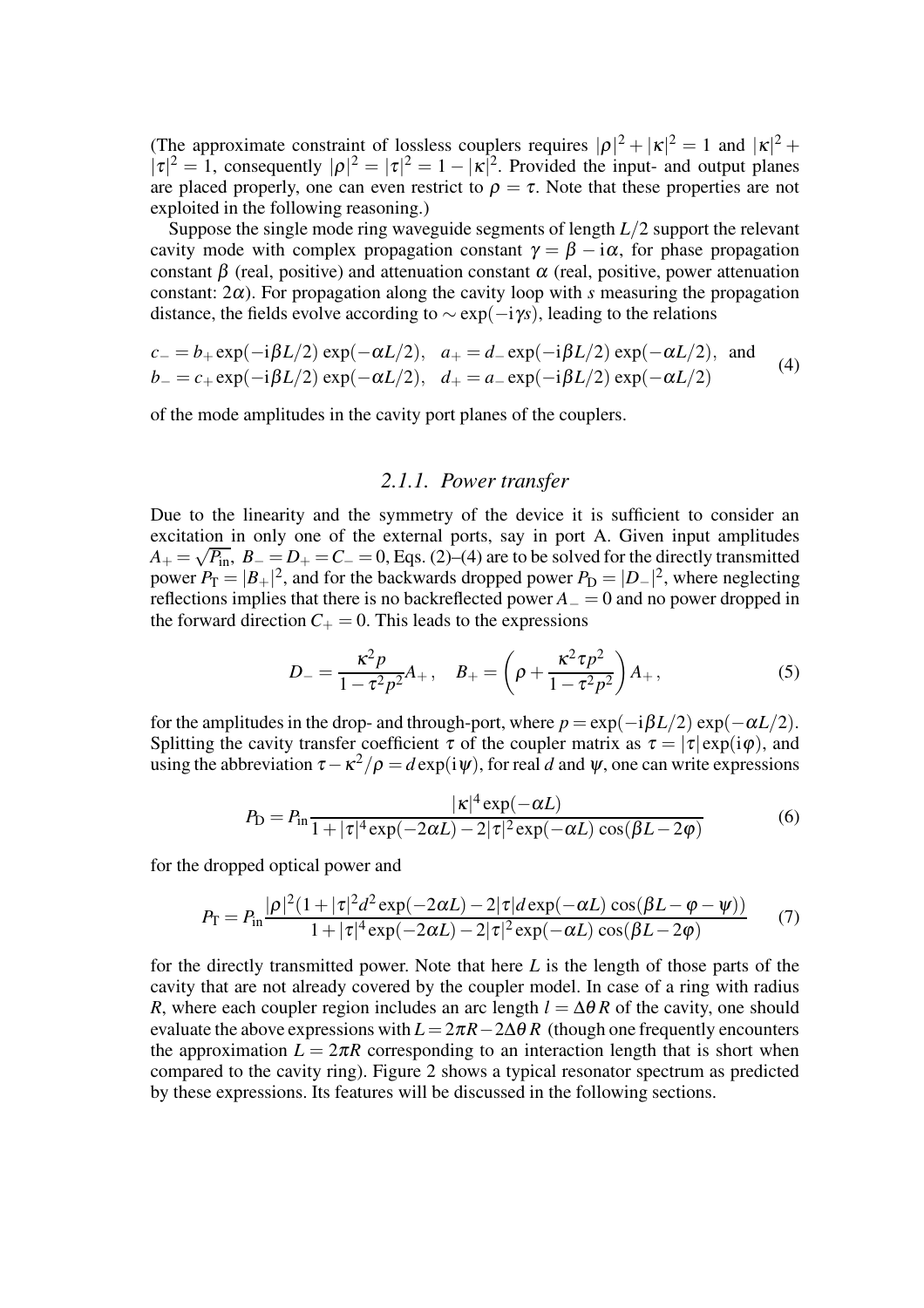

**FIGURE 2.** Wavelength dependence of the relative dropped and transmitted power fractions  $P_D$  and  $P_T$ , for a 2D ring resonator with cavity segments according to Figure 4 and coupler regions as specified in Figure 7, for a cavity radius  $R = 50 \,\mu$ m, a gap  $g = 0.9 \,\mu$ m, and for TE polarized light. Characterizing quantities are the free spectral range  $\Delta \lambda = 5.01$  nm, the resonance width  $2\delta \lambda = 0.17$  nm, a finesse of  $F = 30$ , the quality factor  $Q = 9400$ , and the power drop at resonance of 0.44.

#### *2.1.2. Spectral response & resonances*

Almost all quantities that enter expressions  $(5)$ ,  $(6)$ ,  $(7)$  must be assumed to be wavelength dependent. Hence the proper way to compute the resonator spectrum would be to evaluate the properties of the port waveguides, the cavity segments, and of the coupler regions as input for the above expressions, for a series of wavelengths.

A little more insight can be gained if one accepts the following approximation: If only a narrow wavelength interval needs to be considered, one can assume that the significant changes in  $P_D$  and  $P_T$  originate exclusively from the cosine terms that include the phase information. To account (approximately) for a nonnegligible length *l* of the cavity segments in the coupler regions, we rewrite the phase term as  $\beta L - 2\varphi = \beta L_{\text{cav}} - \varphi$ , with  $L_{\text{cav}}$  being the complete cavity length, and  $\phi = 2\beta l + 2\varphi$  (a corresponding procedure is applied to the phase term in the numerator of Eq. (7)). Further only the wavelength dependence of the phase propagation constant  $\beta$  as it appears explicitly in the term  $\beta L_{\text{cav}} - \phi$  is considered. In this way we incorporate the wavelength dependence of the phase gain  $\beta L_{\text{cav}}$  along the entire cavity, but disregard the wavelength dependence of the phase change  $\phi$  that is introduced by the interaction with the port waveguides.

Resonances, maxima of the dropped power, are now characterized by singularities in the denominators of Eqs. (6), (7), i.e. by the condition  $\cos(\beta L_{\text{cav}} - \phi) = 1$ , or alternatively by the constraint

$$
\beta = \frac{2m\pi + \phi}{L_{\text{cav}}} =: \beta_m \quad \text{for integer } m. \tag{8}
$$

In case a resonant configuration is realized, the dropped power evaluates to

$$
P_{\mathcal{D}}|_{\beta=\beta_m} = P_{\text{in}} \frac{|\kappa|^4 \exp(-\alpha L)}{(1 - |\tau|^2 \exp(-\alpha L))^2}.
$$
\n(9)

Properly computed values for  $\kappa$  and  $\tau$  include already the losses along the parts of the cavity inside the couplers. Therefore *L* in Eq. (9) (and in those places of Eqs. (6), (7)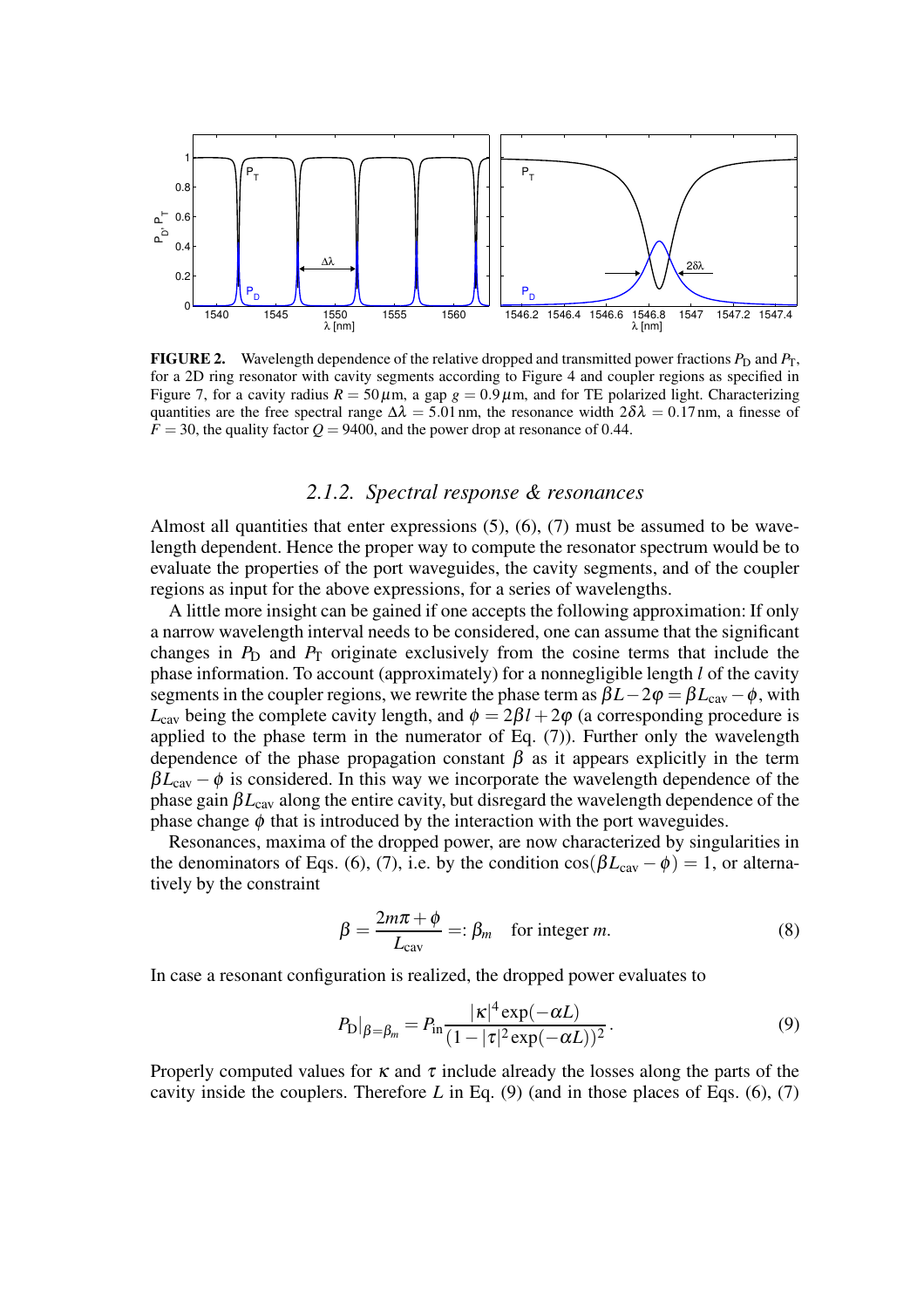where attenuation is concerned) must not be replaced by  $L_{\text{cav}}$ .

Using the approximations as introduced, evaluation of a resonator spectrum requires merely a single coupler simulation for a central wavelength, say  $\lambda_0$ , plus the wavelength dependence of the cavity phase propagation constant  $\beta$ , where again an approximation  $\beta(\lambda) = \beta_0 - (\beta_0/\lambda_0)(\lambda - \lambda_0)$  can be applied, motivated by Eqs. (11), (12). Figure 2 has been computed in this way.

## *2.1.3. Free spectral range*

The resonant configuration next to a resonance found for  $\beta_m$  is approximated as

$$
\beta_{m-1} = \frac{2(m-1)\pi + \phi}{L_{\text{cav}}} = \beta_m - \frac{2\pi}{L_{\text{cav}}} \approx \beta_m + \frac{\partial \beta}{\partial \lambda} \bigg|_m \Delta \lambda \tag{10}
$$

where  $\Delta\lambda$  is the difference between the vacuum wavelengths corresponding to the two resonant configurations. By virtue of homogeneity arguments [16] for the propagation constant  $\beta(\lambda, q_i)$ , viewed as a function of the wavelength and all geometrical parameters *qj* that define the cavity waveguide cross section, one finds

$$
\frac{\partial \beta}{\partial \lambda} = -\frac{1}{\lambda} \left( \beta + \sum_{j} q_j \frac{\partial \beta}{\partial q_j} \right) \approx -\frac{\beta}{\lambda}
$$
 (11)

for the wavelength dependence of the propagation constant in the cavity loop. Regarding the term in parentheses as an expansion of  $\beta(\lambda, q_i + q_i)$ , the sum can be neglected as a (crude) zeroth order approximation. The same (crude) approximation can be obtained if one rewrites the propagation constant  $\beta = 2\pi n_{\text{eff}}/\lambda$  in terms of vacuum wavenumber and effective mode index and neglects the wavelength dependence of the effective index:

$$
\frac{\partial \beta}{\partial \lambda} = -\frac{\beta}{\lambda} + k \frac{\partial n_{\text{eff}}}{\partial \lambda} \approx -\frac{\beta}{\lambda}.
$$
 (12)

This leads to the expression

$$
\Delta \lambda = -\frac{2\pi}{L_{\text{cav}}} \left( \frac{\partial \beta}{\partial \lambda} \bigg|_{m} \right)^{-1} \approx \frac{\lambda^2}{n_{\text{eff}} L_{\text{cav}}} \bigg|_{m} \tag{13}
$$

for the free spectral range (FSR) ∆λ of the device around the resonance of order *m* that is associated with the wavelength  $\lambda$  and the effective mode index  $n_{\text{eff}} = \lambda \beta_m / (2\pi)$  of the cavity waveguide.

A more accurate and still simple expression results, if one does not introduce the approximations (11) or (12), i.e. if the wavelength derivative of  $\beta$  or  $n_{\text{eff}}$ , respectively, is explicitly incorporated. Customarily one rewrites the left equality of (12) as

$$
\frac{\partial \beta}{\partial \lambda} = -\frac{k}{\lambda} n_{\text{eff,g}},\tag{14}
$$

where

$$
n_{\text{eff,g}} = n_{\text{eff}} - \lambda \frac{\partial n_{\text{eff}}}{\partial \lambda} \tag{15}
$$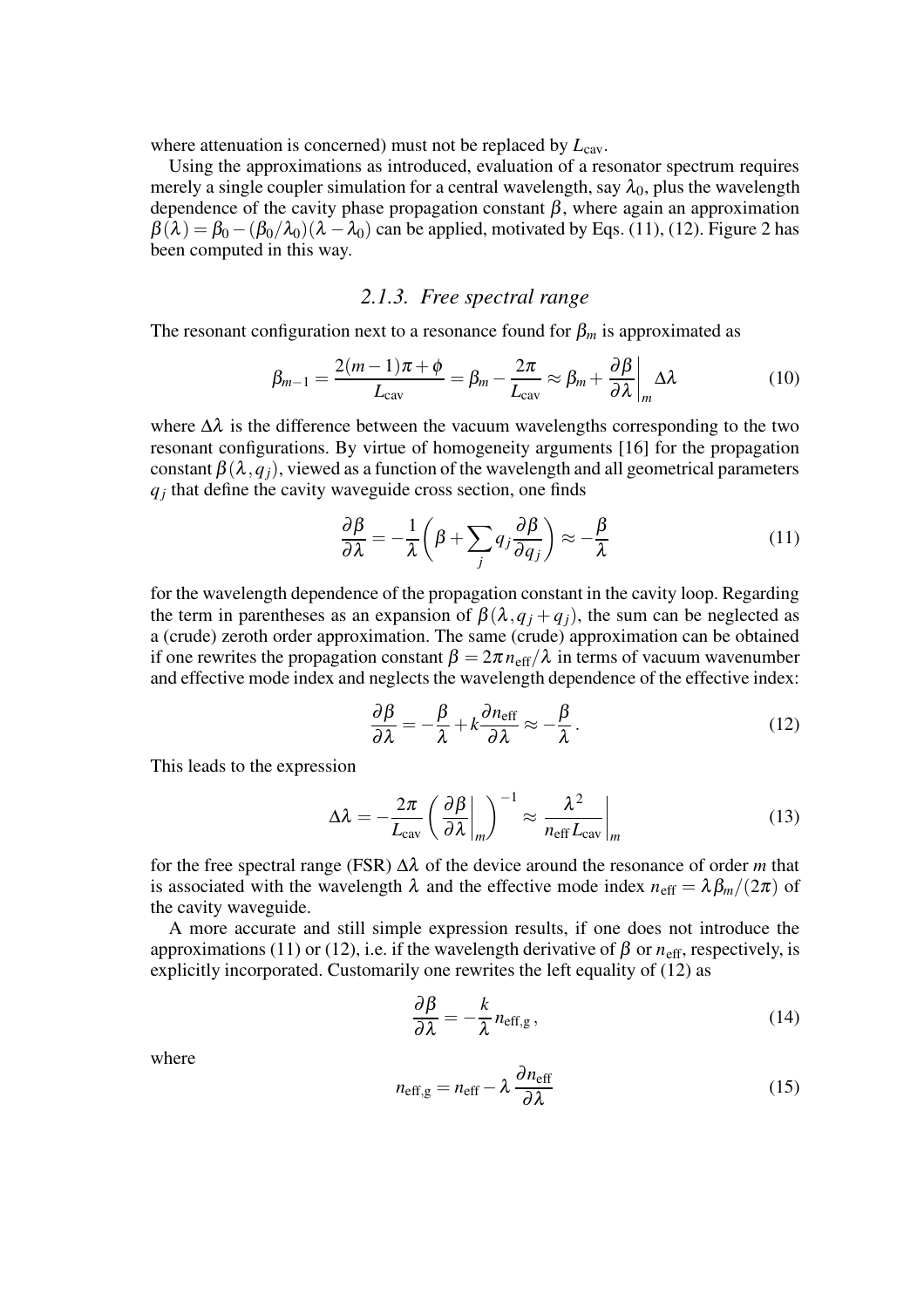is the group effective index of the cavity mode [4]. The expression for the free spectral range then reads

$$
\Delta \lambda = \frac{\lambda^2}{n_{\text{eff,g}} L_{\text{cav}}}.
$$
\n(16)

# *2.1.4. Spectral width of the resonances*

A configuration that drops about half of the maximum power is realized for a propagation constant  $\beta + \delta \beta$  with  $1/(1+|\tau|^4 \exp(-2\alpha L) - 2|\tau|^2 \exp(-\alpha L) \cos(\beta L_{\text{cav}} - \phi)) =$  $2/(1+|\tau|^4 \exp(-2\alpha L)-2|\tau|^2 \exp(-\alpha L) \cos(\beta L_{\text{cav}}+\delta \beta L_{\text{cav}}-\phi))$ . Using the second order approximation of the cosine terms around a resonant cavity propagation constant, one obtains

$$
\delta\beta = \pm \frac{1}{L_{\text{cav}}} \left( \frac{1}{|\tau|} \exp(\alpha L/2) - |\tau| \exp(-\alpha L/2) \right) \tag{17}
$$

for the shift in propagation constants that distinguishes configurations with the maximum and the half dropped power. By means of an approximation  $\delta \beta \approx -(\beta_m/\lambda) \delta \lambda$ analogously to Eqs. (11), (12), Eq. (17) yields directly an expression

$$
2\delta\lambda = \frac{\lambda^2}{\pi L_{\text{cav}} n_{\text{eff}}} \bigg|_m \bigg( \frac{1}{|\tau|} \exp(\alpha L/2) - |\tau| \exp(-\alpha L/2) \bigg) \tag{18}
$$

for the full-width-at-half-maximum (FWHM) 2δλ of the resonance of order *m*.

Provided that the effective group index  $n_{\text{eff},g}$  of the cavity mode is at hand, the expression can be improved by replacing  $n_{\text{eff}}$  by  $n_{\text{eff},g}$ .

## *2.1.5. Finesse and Q-factor*

The finesse *F* of the resonator is defined as the ratio of the free spectral range and the width of a resonance found for a specific vacuum wavelength. With the FSR and the FWHM given by Eqs. (13), (18), in the present model the finesse evaluates to

$$
F = \frac{\Delta\lambda}{2\delta\lambda} = \pi \frac{|\tau| \exp(-\alpha L/2)}{1 - |\tau|^2 \exp(-\alpha L)}.
$$
 (19)

Closely related is the Q-factor, here defined as the ratio of the operation wavelength and the resonance width:

$$
Q = \frac{\lambda}{2\delta\lambda} = \pi \frac{n_{\text{eff}}L_{\text{cav}}}{\lambda} \frac{|\tau| \exp(-\alpha L/2)}{1 - |\tau|^2 \exp(-\alpha L)} = \frac{n_{\text{eff}}L_{\text{cav}}}{\lambda} F. \tag{20}
$$

Assuming a circular resonator of radius *R* with ring length  $L_{\text{cav}} = 2\pi R$ , one finds the expression

$$
Q = k R n_{\text{eff}} F \tag{21}
$$

for the relationship between Q and finesse.

As before, the approximations according to Eqs. (11), (12) can be avoided by substituting the effective cavity mode index  $n_{\text{eff}}$  in Eqs. (20), (21) by the effective group index  $n_{\text{eff,g}}$  as defined in Eq. (15).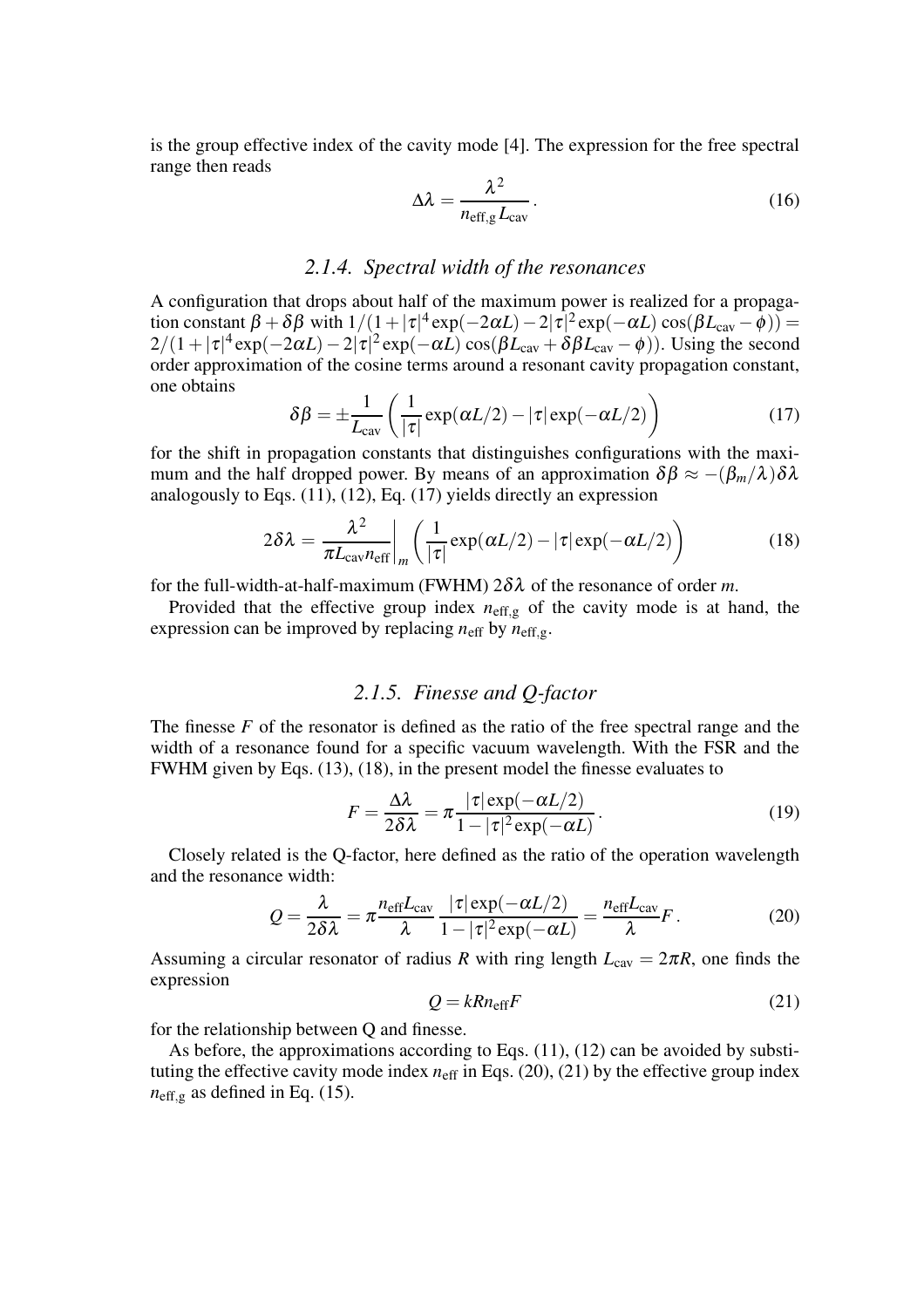

**FIGURE 3.** Contour levels of the finesse  $F$  (left) and dropped power at resonance  $P_D$  (right) one the plane spanned by the squared coupling coefficient  $|\kappa|^2$  (horizontal) and the cavity loss  $\alpha L$  (vertical).

#### *2.1.6. Performance versus coupling strength & losses*

Key quantities for an assessment of the performance of the ring resonator devices are the spectral width  $2\delta\lambda$  of the resonances, or the finesse *F*, on the one hand, and the maximum amount of power  $P_{\text{D}}$  that is dropped at resonance on the other hand. Assuming approximately lossless coupler elements  $|\rho|^2 = |\tau|^2 = 1 - |\kappa|^2$ , these quantities are given by

$$
F = \frac{\Delta\lambda}{2\delta\lambda} = \pi \frac{(\sqrt{1-|\kappa|^2})\exp(-\alpha L/2)}{1-(1-|\kappa|^2)\exp(-\alpha L)}
$$
(22)

and

$$
P_{\rm D}|_{\rm res} = P_{\rm in} \frac{|\kappa|^4 \exp(-\alpha L)}{(1 - (1 - |\kappa|^2) \exp(-\alpha L))^2},\tag{23}
$$

i.e. they are determined by the coupling constant  $\kappa$  and the (logarithm of the) attenuation per round trip  $\alpha L$  of the optical waves inside the cavity. Figure 3 shows explicit dependences of  $F$  and  $P_D$  on these quantities for a general symmetric resonator device.

#### *2.1.7. Tuning*

Maxima of the dropped power are observed, if  $\beta = (2\pi m + \phi)/L_{\text{cav}} = \beta_m$  holds for the propagation constant in the cavity waveguide, with integer order *m* of the resonance. Assuming the wavelength dependence of the cavity propagation constant to be given, with  $\beta_m$  a vacuum wavelength  $\lambda_m = 2\pi n_{\text{eff},m}/\beta_m$  is associated such that  $\beta(\lambda_m) = \beta_m$ .

Disregarding its influence on the performance of the (short) couplers as a first approximation, a tuning mechanism, modeled by a small parameter  $p$ , affects mainly the light propagation along the cavity ring. Hence, besides on the wavelength,  $\beta(p,\lambda)$  depends also on the tuning parameter, where  $p = 0$  represents the original state:  $\beta(0, \lambda_m) = \beta_m$ .

With the tuning applied, the resonance of order *m* is shifted towards a new wavelength  $\tilde{\lambda}_m$ , such that  $\beta(p, \tilde{\lambda}_m) = (2\pi m + \phi)/L_{\text{cav}} = \beta_m$  is satisfied again. A linear approximation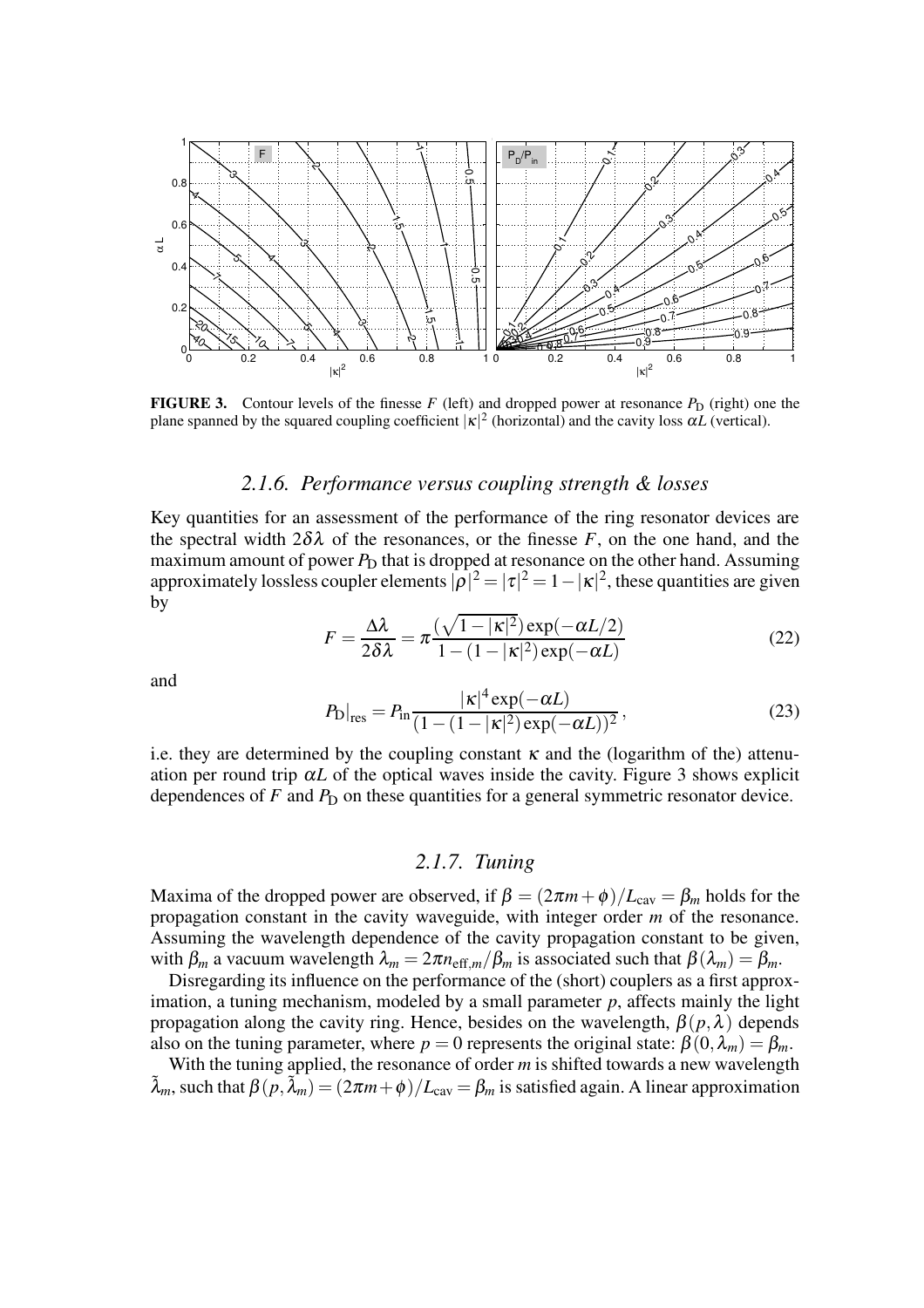in the tuning parameter and in the wavelength difference

$$
\beta(p,\tilde{\lambda}_m) \approx \beta(0,\lambda_m) + p \left. \frac{\partial \beta}{\partial p} \right|_{0,\lambda_m} + (\tilde{\lambda}_m - \lambda_m) \left. \frac{\partial \beta}{\partial \lambda} \right|_{0,\lambda_m} \stackrel{!}{=} \beta_m \tag{24}
$$

leads to an expression for the wavelength shift  $\Delta_p \lambda_m = \tilde{\lambda}_m - \lambda_m$  that is effected by the tuning mechanism:

$$
\Delta_p \lambda_m = p \frac{\partial \beta}{\partial p} \frac{\lambda_m}{\beta_m} \quad \text{or} \quad \Delta_p \lambda_m = p \frac{\partial \beta}{\partial p} \frac{\lambda_m^2}{2\pi n_{\text{eff},m}}, \tag{25}
$$

i.e. the wavelength shift compensates the detuning of the propagation constants due to a nonzero perturbation strength *p*. Note that the wavelength shift does *not* depend on the length of the cavity.

As a more specific example we consider tuning of the resonator via the electrooptic effect. The optical permittivity of a material in the cavity region changes slightly, when an external static or quasistatic electric field is applied. Regarding the cavity waveguide locally to be adequately approximated by a straight channel with equal (two dimensional) cross section, one may apply the expressions known for the propagation constant shift due to small uniform permittivity perturbations [15]. Assume that application of the tuning field with (external) strength  $E_t$  alters the permittivity profile  $\hat{\varepsilon}$  according to

$$
\hat{\boldsymbol{\varepsilon}}(E_{\mathsf{t}}) = \hat{\boldsymbol{\varepsilon}}(0) + E_{\mathsf{t}} \hat{\boldsymbol{e}},\tag{26}
$$

where  $\hat{\epsilon}$  and  $\hat{\epsilon}$  are functions of the cross section coordinates x, y (here the spatial dependence of  $\hat{e}$  includes the spatial distribution of materials and the spatial distribution of the static field strength). Then the propagation constant  $\beta$  of a mode with electric part  $\mathbf{E} = (E_x, E_y, iE_z)$  and magnetic part  $\mathbf{H} = (H_x, H_y, iH_z)$  of the mode profile  $(E_x - H_z \text{ can})$ be chosen real for a lossless structure) changes as

$$
\frac{\partial \beta}{\partial E_t} = \frac{\omega \varepsilon_0}{2} \iint \mathbf{E}^* \cdot \hat{e} \mathbf{E} \, dxdy \bigg/ \iint (E_x H_y - E_y H_x) \, dxdy. \tag{27}
$$

Using Eq. (25), one obtains

$$
\Delta_{E_t} \lambda = E_t \frac{\lambda}{2 n_{\text{eff}}} \sqrt{\frac{\epsilon_0}{\mu_0}} \int \int \mathbf{E}^* \cdot \hat{e} \mathbf{E} \, \text{d}x \text{d}y \Big/ \int \int (E_x H_y - E_y H_x) \, \text{d}x \text{d}y \tag{28}
$$

for the electrooptic wavelength shift of a resonance that is originally characterized by a wavelength  $\lambda$  and effective cavity mode index  $n_{\text{eff}}$ .

Also here the approximations Eqs. (11), (12) enter. If available, the effective group index  $n_{\text{eff},g}$  according to Eq. (15) can replace the effective index  $n_{\text{eff}}$  in Eqs. (25), (28).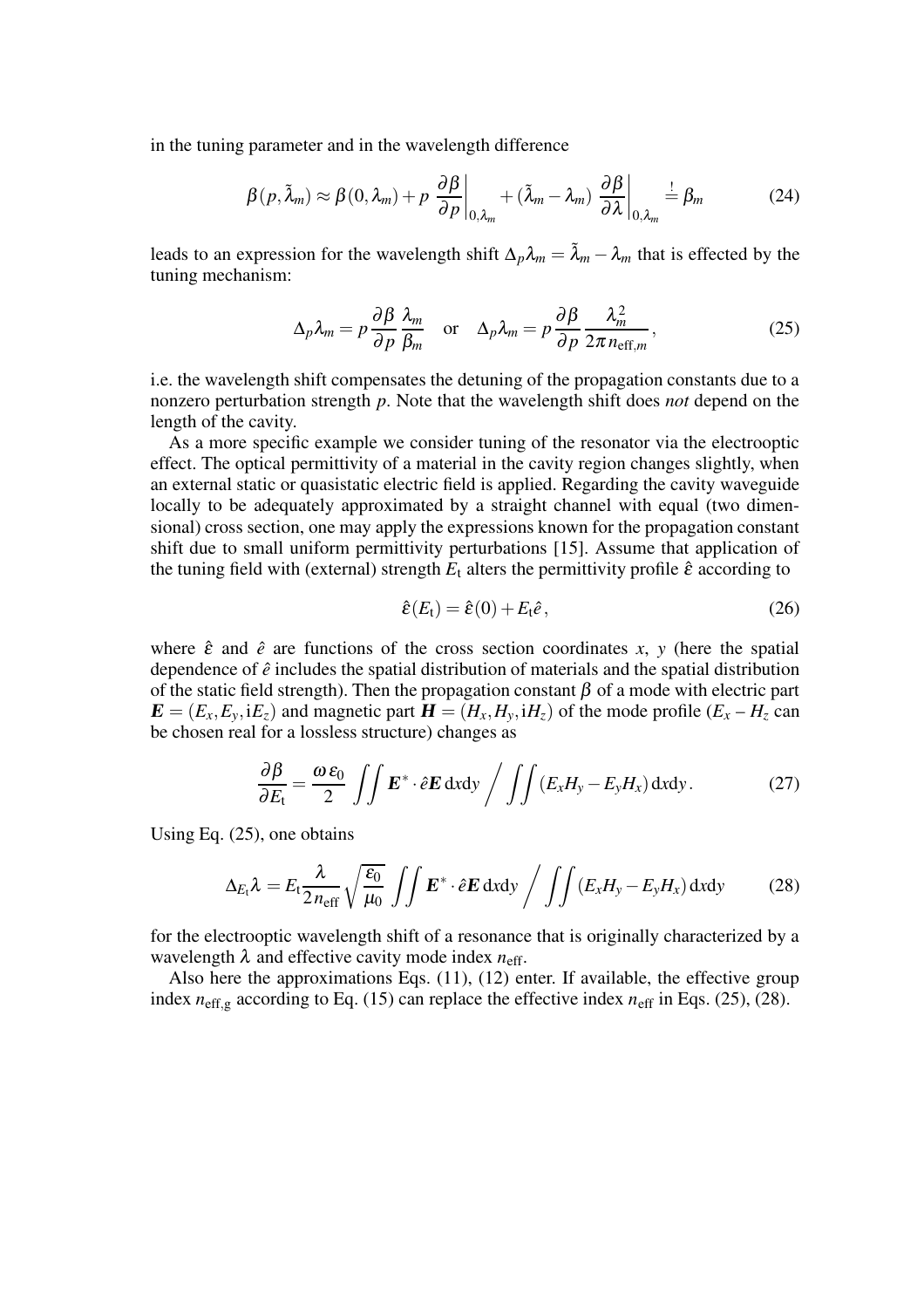

**FIGURE 4.** A bent slab waveguide. The core of thickness *b* and refractive index  $n<sub>g</sub>$  is embedded in a background medium with refractive index  $n<sub>b</sub>$ . The distance between the origin and the outer rim of the bend defines the bend radius *R*. Cartesian coordinates *x*, *z* or alternatively polar coordinates *r*,  $\theta$  will play a role. For the following simulations we use the default specification  $n<sub>b</sub> = 1.45$ ,  $n_{\rm g} = 1.6, b = 1.0 \,\mu{\rm m}.$ 

## **2.2. Modal properties of bent dielectric waveguides**

The former abstract model represents the resonator cavity as two pieces of a bent waveguide core. The model requires an expression for the relation of the guided wave amplitudes at the ends of segments with finite length. We thus have to look at the properties of modes that are supported by these waveguide bends [15, 17]. Figure 4 introduces a simple 2D geometry.

Being specified by the refractive index *n* that depends on the radial coordinate *r* (here  $n(r)$  is piecewise constant), the bent waveguide can be seen as a structure that is homogeneous along the angular coordinate  $\theta$ . Hence one chooses an ansatz with pure exponential dependence on the azimuthal angle, analogous to the familiar case of a straight waveguide with homogeneity along the axis of propagation and a harmonic dependence on the propagation distance. For the bend, the angular propagation constant is commonly written as a product γ*R*, with a reasonably defined bend radius *R*. If multiplied by an angular interval  $\Delta\theta$ , one obtains the familiar combination of propagation constant  $\gamma$  and propagation distance *R*∆θ.

In case of a 2D setting, where both the structure under consideration and the interesting solutions are constant along the *y*-coordinate, the ansatz for the electric and magnetic fields  $\mathcal{E}, \mathcal{H}$  in the bend region reads:

$$
\begin{pmatrix} \mathcal{E} \\ \mathcal{H} \end{pmatrix} (r, \theta, t) = \frac{1}{2} \text{Re} \begin{pmatrix} E_0^0 \\ H_0^0 \end{pmatrix} (r) e^{i\omega t} - i\gamma R \theta.
$$
 (29)

Here **<sup>E</sup>** 0  $\mathbf{h}_b^0$  and  $\mathbf{H}_b^0$  are the electric and magnetic parts of the bend mode profile. For TE modes only the components  $E<sub>b</sub><sup>0</sup>$  $h_{,y}^0$ ,  $H_0^0$  $_{\text{b},r}^0$ , and  $H_{\text{b},r}^0$  $_{b,\theta}^{0}$  are nonzero, while for TM fields only  $H_{\rm h}^0$  $\epsilon^0_{\text{b},\text{y}},E^0_{\text{b}}$  $E_{\text{b},r}^0$ , and  $E_{\text{b}}^0$  $b_{b,\theta}^{0}$  are present.  $\gamma = \beta - i\alpha$  is the complex valued propagation constant of the mode, with phase propagation constant  $\beta$  and an imaginary part  $-\alpha$  that accounts for the propagation losses (where additional loss mechanisms like material attenuation and scattering due to surface roughness are not included).

Upon inserting Eq. (29) into Maxwell's equations one arrives at the Bessel equation

$$
\frac{\mathrm{d}^2\phi}{\mathrm{d}r^2} + \frac{1}{r}\frac{\mathrm{d}\phi}{\mathrm{d}r} + \left(k^2n^2 - \frac{\gamma^2R^2}{r^2}\right)\phi = 0,\tag{30}
$$

valid piecewise inside regions with constant refractive index *n* for the basic field components  $\phi = E_h^0$  $_{b,y}^{0}$  (TE) and  $\phi = H_b^0$  $_{b,y}^{0}$  (TM). Eq. (30) is to be viewed as an eigenvalue problem in the angular propagation constant  $\gamma R$ . Eigenfunctions that are of interest here,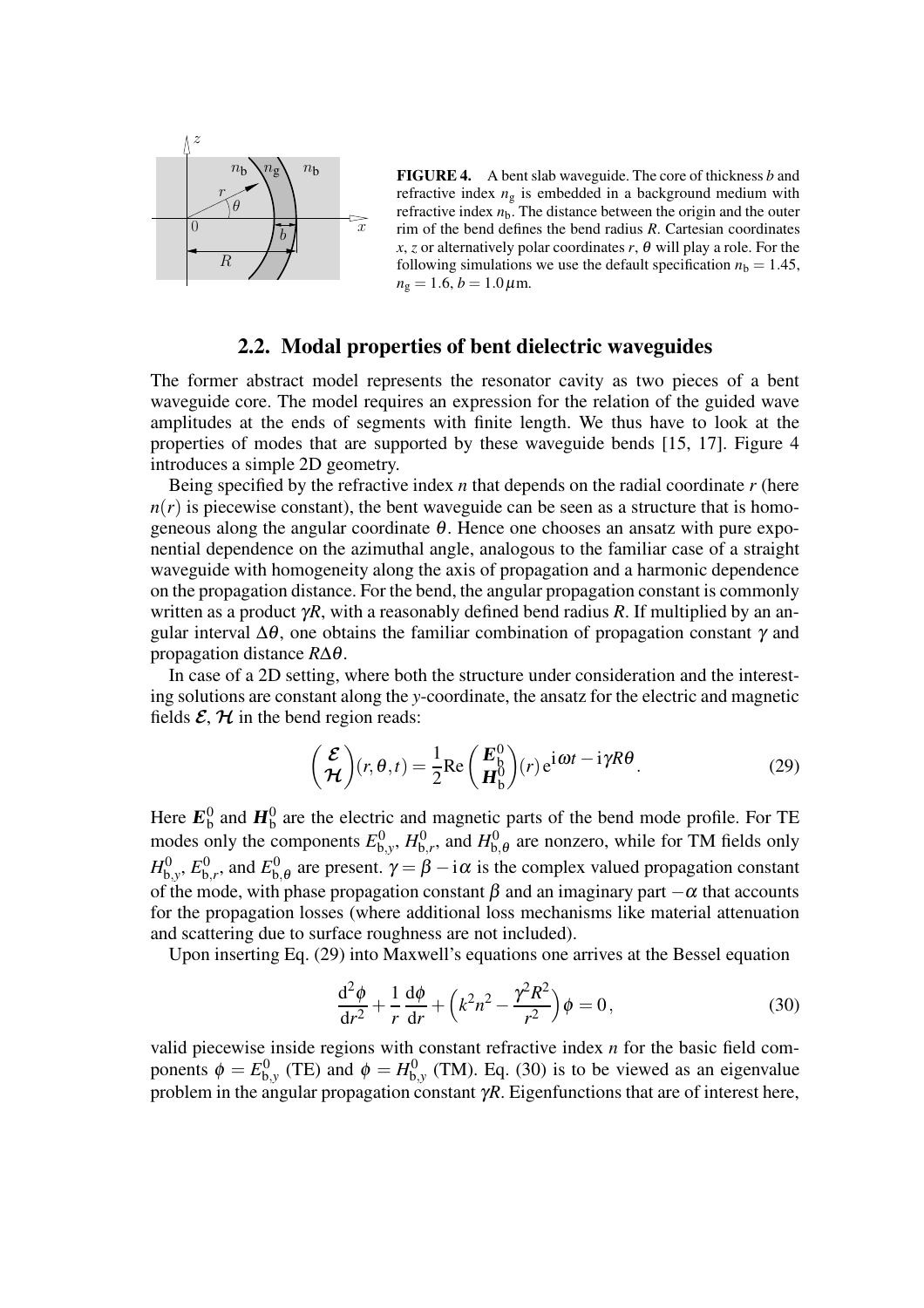

**FIGURE 5.** Fundamental TE modes of three bent slab waveguides with decreasing radii (top to bottom); plots of the mode profiles  $E_{b,y}^0$  (left) and snapshots of the propagating field  $\mathcal{E}_y(x,z,t)$  at fixed time (right). Parameters are as specified in Figure 4, for  $\lambda = 1.55 \,\mu \text{m}$ .

the bend modes, are nonzero solutions that remain bounded at the origin, that represent outgoing waves in the region  $r > R$  (i.e. are given there by a Hankel function of second kind, cf. the sign of  $\omega$  in Eq. (29)), with continuous quantities  $\phi$  and  $d_r\phi$  (TE) or  $\phi$  and  $(d_r \phi)/n^2$  (TM) at the interfaces. For details on the solution procedure and on the numerical implementation (in particular the evaluation of the required Bessel- and Hankel functions with large complex order turns out to be nontrivial) we refer to Ref. [18].

Figure 5 shows a series of typical bend mode profiles computed in this way. For large bend radii, one observes the familiar shape of a fundamental slab mode. With decreasing radius the mode profile maximum shifts towards the outer rim of the bent core. The plane phase front of the slab waveguide becomes more and more curved, leading to outwards traveling waves around the bend. These losses manifest by the growing imaginary part of the complex propagation constant. For small bend radii, the extension of the outer tail of the absolute value of the mode profile extends to radial distances that are substantially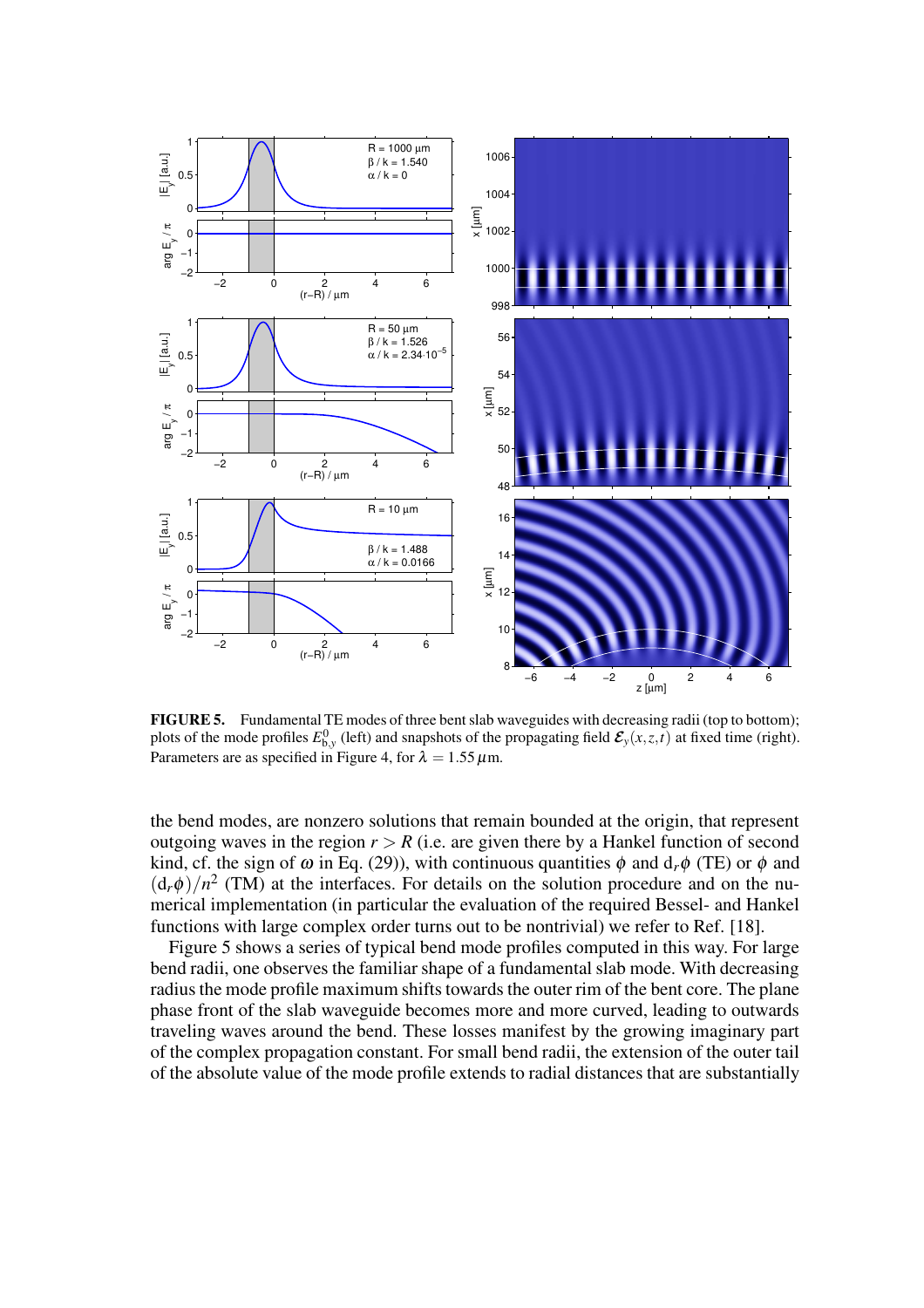

**FIGURE 6.** Dependence of phase and attenuation constants  $\beta = kn_{\text{eff}}$  (top) and  $\alpha$  (bottom) on the radius of bend slab waveguides according to Figure 4, for a wavelength of  $1.55 \,\mu$ m. The horizontal line in the upper plot indicates the level of the effective index of a straight waveguide with equal width and refractive index profile.  $\beta'$  and  $\alpha'$  correspond to an alternative reference bend radius  $R'$ , the distance from the origin to the core center.

larger than the width of the original straight slab mode. The field strength still converges to zero, but  $\phi$  itself is not square integrable, according to the asymptotic expansions for the relevant Hankel functions.

The bend radius *R* is commonly used as a measure for the curvature of the bend. According to Figure 6, with growing *R* the levels for the phase and attenuation constants converge to the values of a slab waveguide with equal cross section. It must be emphasized here that the definition of *R* is entirely arbitrary. Positioning *R* at the outer rim of the ring rather than at the core center has the advantage that the definition is also applicable for disk configurations, where the inner boundary is absent.

Note that the values for the complex propagation constant  $\gamma$  depend on the choice of the bend radius. The bend mode ansatz (29) and the eigenvalue equation (30) specify a unique angular propagation constant, the product  $\gamma R$ . With an alternative definition  $R' = R - b/2$  of a bend radius at the core center, the expressions should lead to the same physical field, i.e. must result in the same angular phase constant  $\gamma' R' = \gamma R$ , hence we have a relation  $\gamma' = \gamma R/(R - b/2)$  for the propagation constants emerging from the two choices for the bend radius. Certainly no physical reasoning should rely on this arbitrariness in the definition of *R*. This concerns e.g. statements about the growth or decay of phase propagation constants with *R* (depending on the configuration the sign of the slope can indeed differ), or discussions about "phase matching" of bend waveguides with straight cores in a coupler configuration. However, care must be taken that the expressions of Section 2.1 are applied with parameters  $\gamma$ ,  $\beta$ ,  $\alpha$ , that fit to the definition of *R*, *L*, or *L*cav, respectively.

In contrast to discretized approximations derived by numerical (FD, FEM) means on a limited computational window, the present analytical solutions are defined on the entire positive *r*-axis. Thisturns out to be a significant advantage, if these profiles are to be used as basis fields in a coupled mode framework, as we will do in the following section.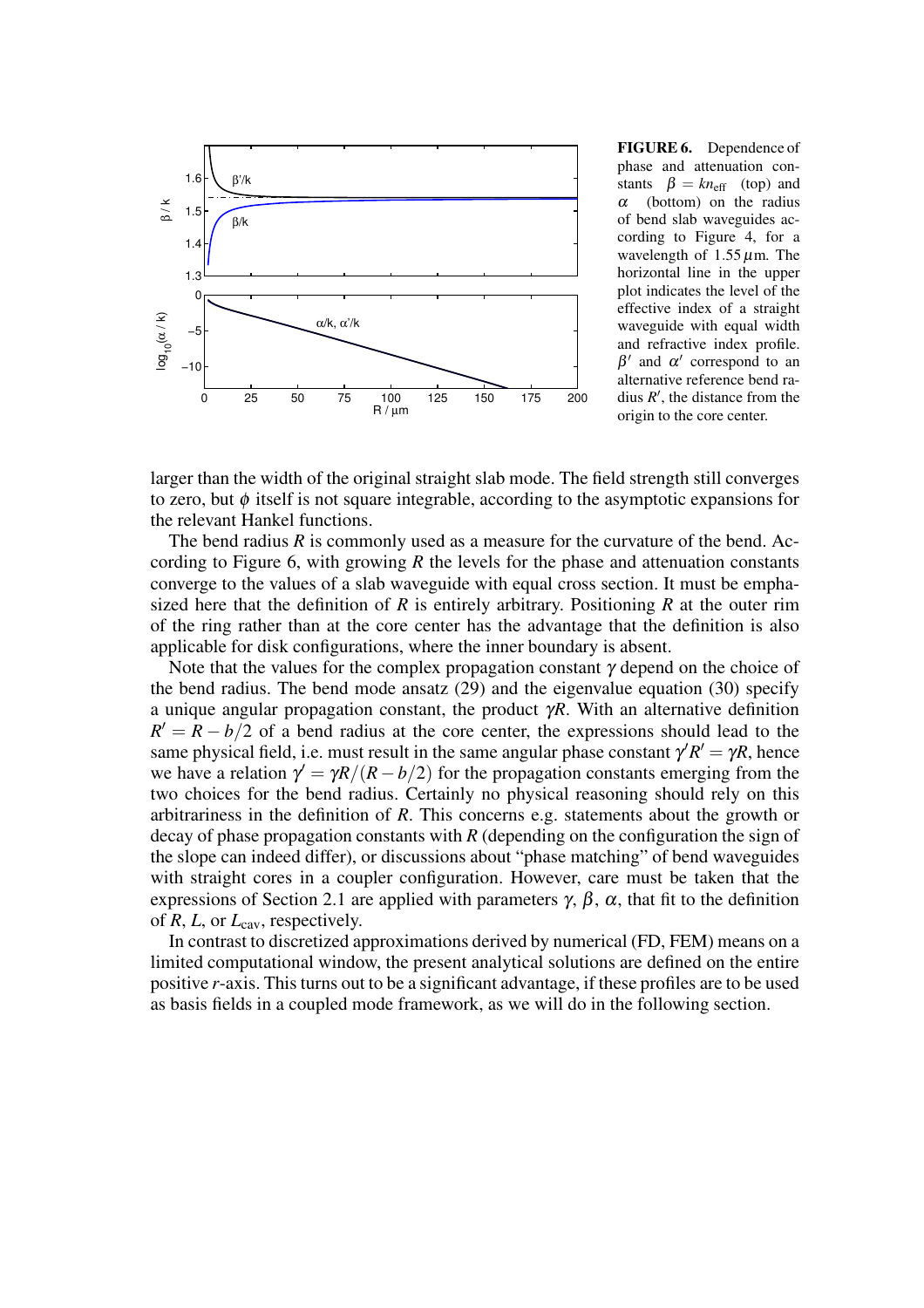

**FIGURE 7.** A coupler configuration. The core of a straight waveguide (thickness *s*, refractive index *n*g) is placed next to the bend of Figure 4, with a gap of width *g* in between. Roman letters A, B, a, b indicate the ports of the coupler, as introduced in Section 2. Additional default parameter for the following simulations is the value  $s = 1.0 \,\mu$ m.

# **2.3. Coupler modeling**

With the cavity properties being given in terms of the bend mode propagation constants, as a last ingredient the expressions of the "standard model" in Section 2.1 require the coupler scattering matrices, represented by the transfer coefficients  $\rho$  and  $\tau$  and by the coupling coefficient  $\kappa$ . Since we can now assume that the bend mode profiles and much more standard — mode profiles for the straight port waveguides are at hand, a natural way to proceed is to combine these profiles into a coupler description in terms of coupled mode theory.

Manifold variants of coupled mode theory have been proposed, for a variety of different domains of applications [19, 15, 20, 4]. Among these several papers (see e.g. [21, 22, 23, 24, 25, 26, 27]) deal with the evanescent interaction of waves in bent and straight waveguides; these differ in particular in the way the cavity fields (frequency domain bend modes or time domain gallery resonances) are computed and/or approximated, and in the soundness of the heuristics that are applied in the derivation and solution of the coupled mode equations. The formulation given below is based on a variational or reciprocity technique [28, 15] and an own implementation for straight waveguides [29]. One should emphasize that we are interested here not in an abstract model including fit parameters, but in an effective (and accurate) tool for ab-initio design.

Figure 7 introduces the relevant 2D coupler geometry. One assumes that the interaction is such that locally the electromagnetic field is accurately represented by a superposition of the profiles that correspond to the two individual cores. The interaction of the two basis fields is modeled by allowing the coefficients in the superposition to vary with the propagation distance. These notions lead to the following ansatz for the total electromagnetic field, written in Cartesian coordinates:

$$
\left(\frac{\mathcal{E}}{\mathcal{H}}\right)(x,z,t) = \frac{1}{2}\text{Re}\left\{A_b(z)\left(\frac{E_b}{H_b}\right)(x,z) + A_s(z)\left(\frac{E_s}{H_s}\right)(x,z)\right\}e^{i\omega t}.\tag{31}
$$

Here

$$
\begin{pmatrix} \mathbf{E}_{\mathbf{b}} \\ \mathbf{H}_{\mathbf{b}} \end{pmatrix} (x, z) = \begin{pmatrix} \mathbf{E}_{\mathbf{b}}^{0} \\ \mathbf{H}_{\mathbf{b}}^{0} \end{pmatrix} (r(x, z)) e^{-i\gamma_{\mathbf{b}} R \theta(x, z)} \text{ and } \begin{pmatrix} \mathbf{E}_{\mathbf{s}} \\ \mathbf{H}_{\mathbf{s}} \end{pmatrix} (x, z) = \begin{pmatrix} \mathbf{E}_{\mathbf{s}}^{0} \\ \mathbf{H}_{\mathbf{s}}^{0} \end{pmatrix} (x) e^{-i\beta_{\mathbf{s}} z}
$$
\n(32)

are the (known) profiles of the fundamental modes of the involved bend and straight waveguides, multiplied by the appropriate exponential dependences on the propagation constants  $\gamma_b = \beta_b - i \alpha_b$  and  $\beta_s$ , respectively.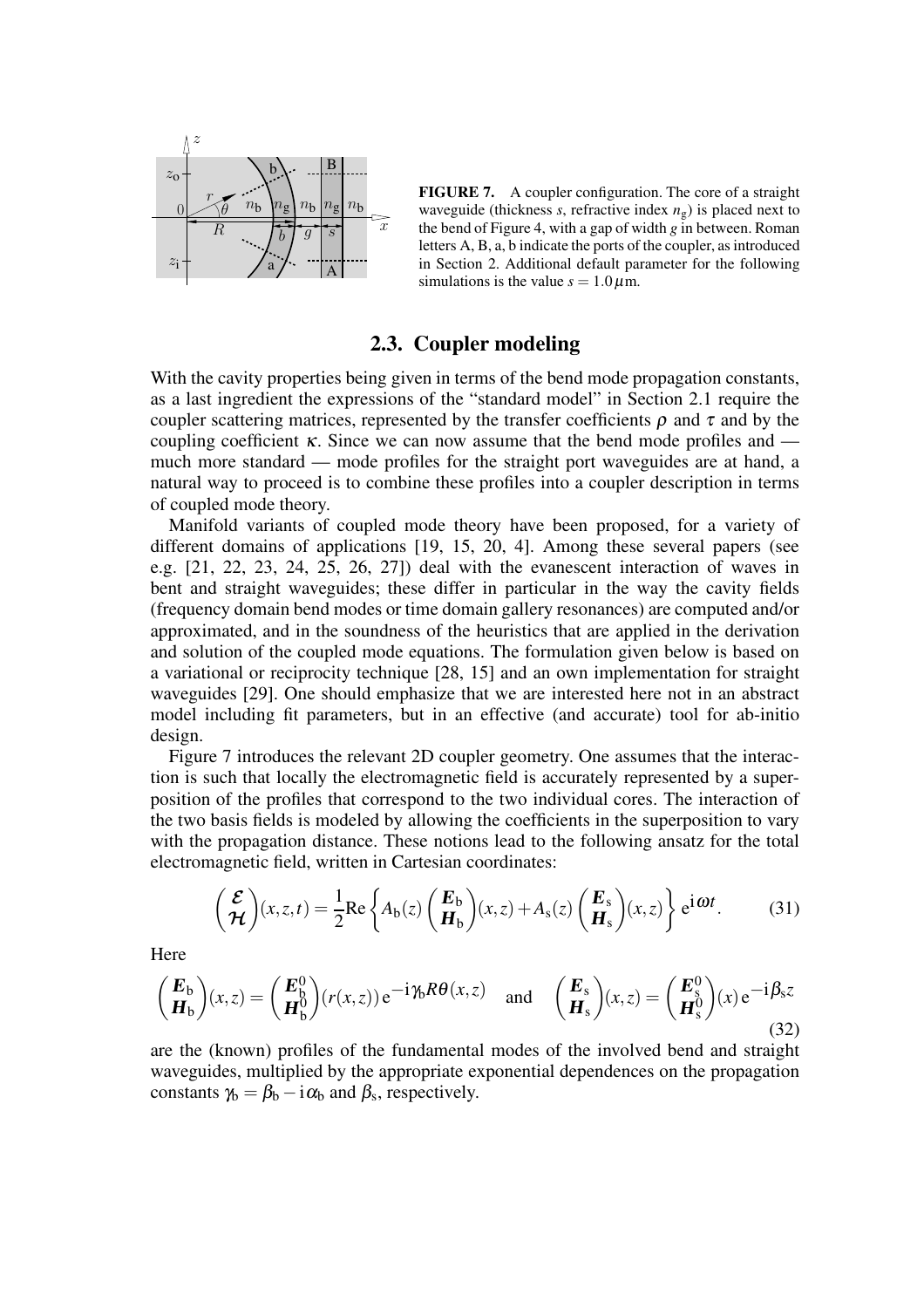The subsequent procedure is based on the assumption that the ansatz (31) represents indeed a proper solution of Maxwell's equations for the coupler region. Thus we have solutions for the permittivity distribution of the isolated straight waveguide  $\varepsilon_s(x)$  at hand, one solution for the isolated bend waveguide  $\varepsilon_b(x, z)$  at hand, and a template for the full problem, specified by the permittivity  $\varepsilon(x, z)$ . For solutions of Maxwell's equations for two different permittivity distributions an integral identity commonly called the "Lorentz reciprocity theorem" can be derived straightforward [15]. Applying this identity to our basis fields and the template reduces the ansatz (31) to a set of coupled ordinary differential equations for the unknown mode amplitudes

$$
\begin{pmatrix} \sigma_{bb} & \sigma_{bs} \\ \sigma_{sb} & \sigma_{ss} \end{pmatrix} \frac{d}{dz} \begin{pmatrix} A_b \\ A_s \end{pmatrix} = \begin{pmatrix} c_{bb} & c_{bs} \\ c_{sb} & c_{ss} \end{pmatrix} \begin{pmatrix} A_b \\ A_s \end{pmatrix}
$$
(33)

with *z*-dependent (power-) coupling coefficients

$$
\sigma_{pq} = \frac{1}{4} \int (E_{p,x}^* H_{q,y} - E_{p,y}^* H_{q,x} + H_{p,y}^* E_{q,x} - H_{p,x}^* E_{q,y}) dx, \tag{34}
$$

$$
c_{pq} = -\mathrm{i}\frac{\omega \varepsilon_0}{4} \int \mathbf{E}_p^* \cdot (\varepsilon - \varepsilon_q) \mathbf{E}_q \, \mathrm{d}x, \qquad p, q = \mathrm{b}, \mathrm{s}. \tag{35}
$$

By numerical evaluation Eqs. (33) are finally solved for the unknown functions  $A<sub>b</sub>$  and *A*s . The procedure consists of the numerical integration of the differential equation along a *z*-interval that represents the coupler region, and of the numerical quadrature of the integrals along *x* on a suitable lateral computational window, for a series of discrete *z* positions. Due to the linearity of the system, this procedure can be formulated directly for the transfer matrix that relates the amplitudes at the exit plane of the coupler to the values at the input plane. After projection on the slab mode profiles and a correction for the phase gain, one obtains directly the required coupler scattering matrix. For details concerning the implementation of this approach, concerning the precise evaluation of the scattering matrix, and for further results we refer to Ref. [14].

Besides the ansatz (31), the reasoning in terms of the reciprocity identity that leads to the system of coupled mode equations, and the approximations that enter the numerical solution of Eqs. (33), no further heuristics are applied in the present formulation (the use of the reciprocity theorem with the unidirectional ansatz of only forward propagating waves hides the neglect of second order derivatives, as is commonly seen in the derivation of coupled mode equations, cf. e.g. the detailed discussion Ref. [20]). Ref. [14] includes a comparison with rigorous numerical simulations, intended as a justification of the nevertheless rather arbitrary assumptions underlying Eq. (31).

Figure 8 displays three field examples obtained with the procedure outlined above. The configuration at the top corresponds to the resonator simulation of Figure 2. Reducing the separation of the two cores leads to an increased power transfer in the center coupler. If additionally the radius of the bent core is increased (bottom), one arrives at a configuration with a coupling coefficient  $|\kappa|^2$  that is almost equal to the one of the structure at the top, i.e. the couplers effect similar levels of power transfer between the straight and the bend waveguide, despite the fact that the strength as well as the length of the interaction is much larger in the bottom configuration with larger bend radius and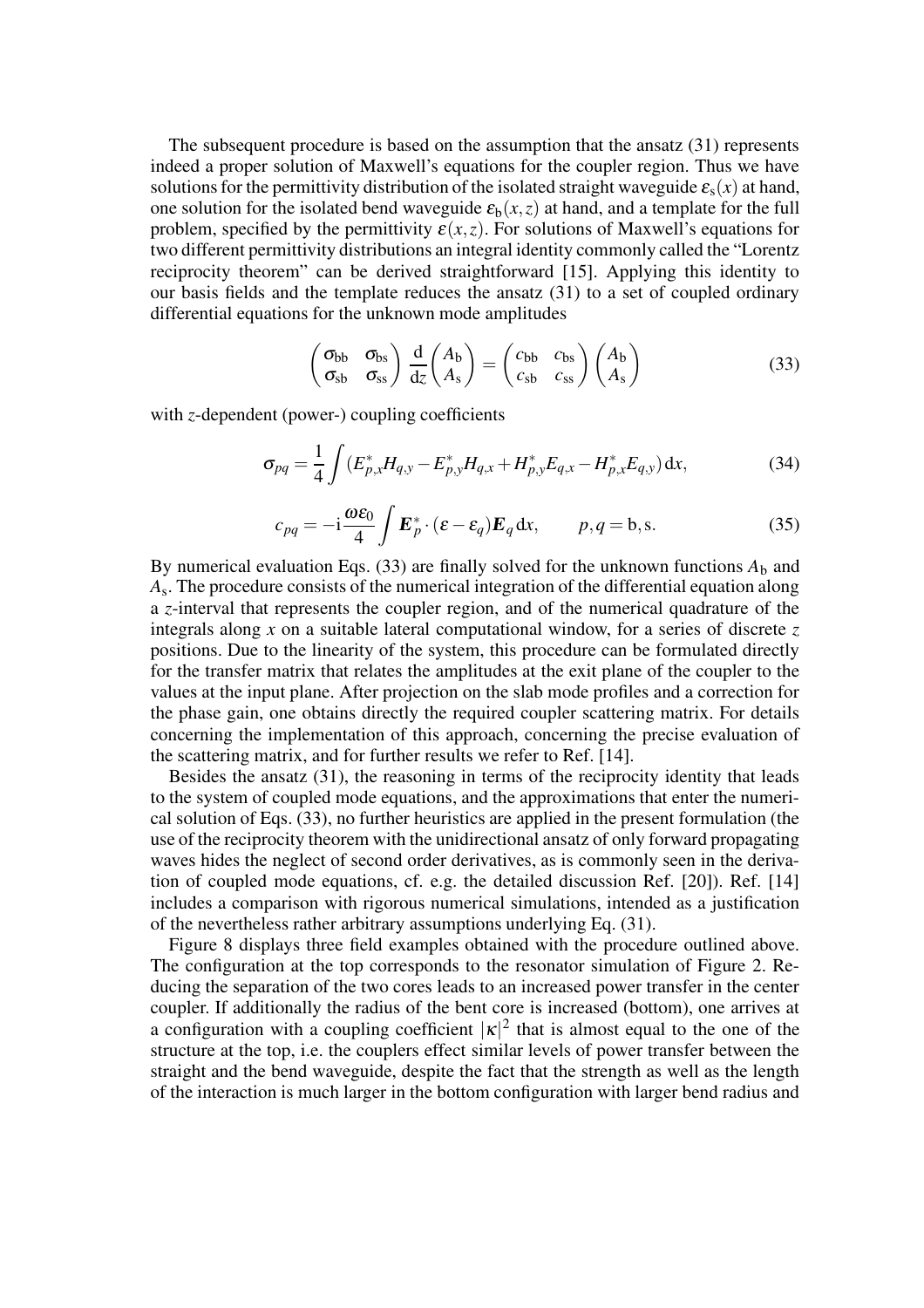

**FIGURE 8.** Coupled mode propagation along coupler configurations according to Figures 4, 7, for  $R = 50 \,\mu \text{m}$ ,  $g = 0.9 \,\mu \text{m}$  (top), for  $R = 50 \,\mu \text{m}$ ,  $g = 0.12 \,\mu \text{m}$  (center), and for  $R = 200 \,\mu \text{m}$ ,  $g = 0.12 \,\mu \text{m}$ (bottom); TE polarized waves at a wavelength  $\lambda = 1.55 \,\mu\text{m}$ . The plots show snapshots of the physical electric field  $\mathcal{E}_y(x, z, t)$  at a fixed time, for a coupler excitation by the guided wave of the straight waveguide in the upper left port. Absolute squares of the corresponding scattering matrix entries are  $(|\rho|^2, |\kappa|^2, |\tau|^2) = (0.93, 0.07, 0.92)$  (top),  $(0.16, 0.83, 0.16)$  (center), and  $(0.93, 0.07, 0.93)$  (bottom).

smaller gap width. Clearly one has to distinguish between the magnitude of the matrix entries  $c_{bs}$  and  $c_{sb}$  in the differential equations (33), which represent the local interaction strength, and the offdiagonal coefficients  $\kappa$  of the coupler scattering matrix, which enter the expressions in Section 2.1. These latter correspond to the solutions of Eqs. (33), and represent the net effect of the coupler.

We experienced that present discussions about coupler performance in ring resonator designs focus mainly on two issues. These are the influence of the separation between the cavity and the port waveguides on the one hand, and the "phase matching" of port and cavity cores on the other hand. Figure 9 showsthe corresponding dependences of the net coupling coefficient  $|\kappa|^2$  on the gap width *g* and on the width *s* of the port waveguide, for a series of configurations with our sample parameter set.

As expected, in general the net power transfer between the straight and the bend core grows with decreasing gap width, i.e. with increasing interaction strength, and with increasing bend radius, i.e. with increasing interaction length. These tendencies continue until maxima are reached, and are reversed afterwards. According to Figure 8, the reversal is caused by power fractions that are transfered from the straight core to the ring first, and that are then coupled back to the straight waveguide again, similar to the familiar periodic coupling process in two parallel straight waveguides. Just as in that setting, here the maximum levels of transfered power decrease, if the coupled systems become more and more different, as is the case for decreasing bend radius.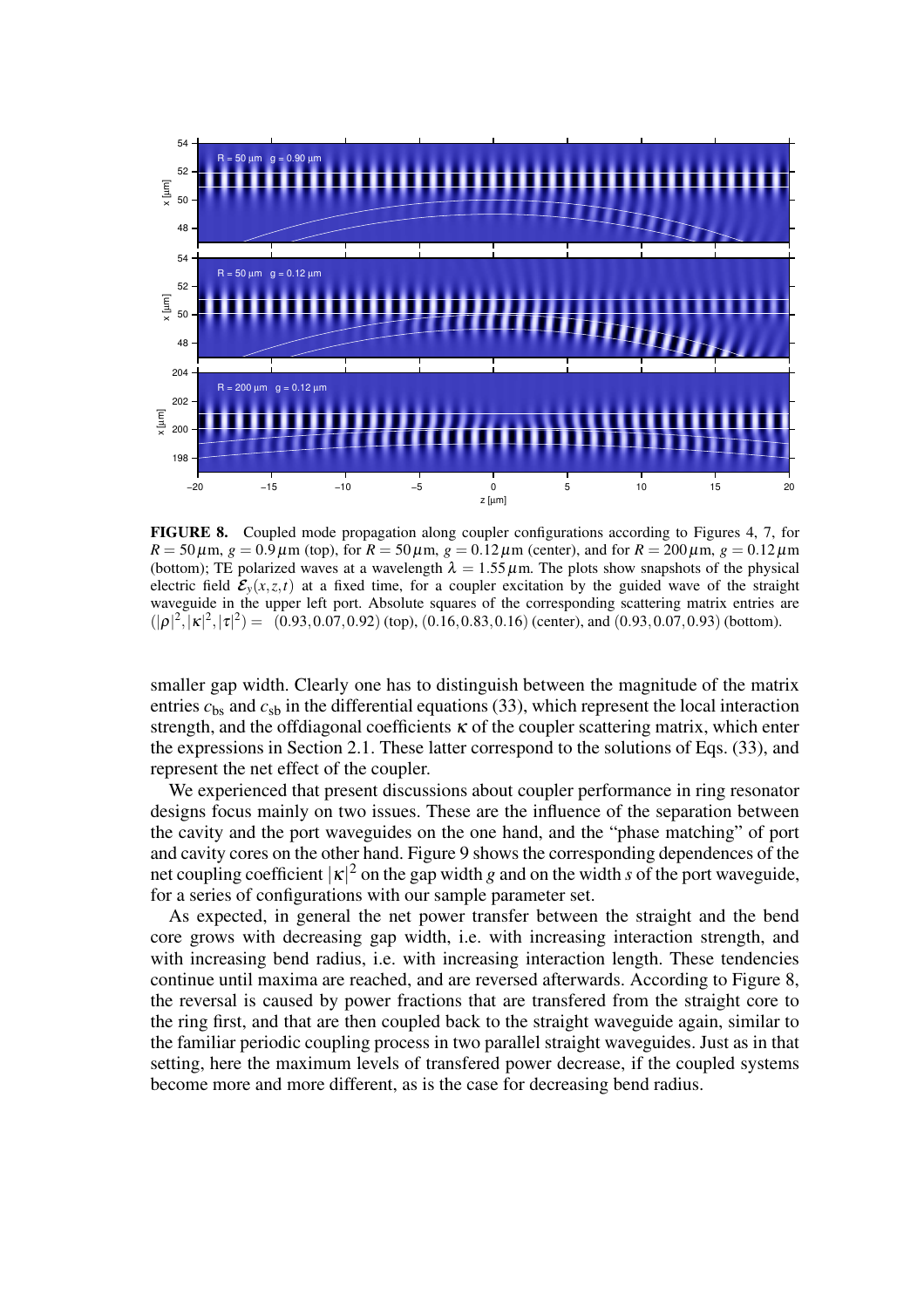

**FIGURE 9.** Coupling constants  $|\kappa|^2$  for coupler configurations as introduced in Figure 7. The left plot shows the dependence on the gap width *g*, for different bend radii *R* and a common thickness  $s = 1.0 \,\mu$ m of the straight waveguide. The curves on the right illustrate the influence of the width of the straight channel, for different values of the gap width at a common bend radius  $R = 50 \,\mu\text{m}$ .

Concerning "phase matching", the right plot in Figure 9 does not indicate that a sensitive condition on the phase propagation constants exists that enables or prohibits proper coupler operation. Apart from the arbitrariness in the definition of *R* and  $\beta_{b}$  (cf. Section 2.2, here one could think of evaluating  $\beta_b$  for different *R* around the straight core), it would be difficult to separate the effect of the phase mismatch from the result of the change in the mode overlaps. According to Figure 3, a microresonator design with high finesse requires a coupling coefficient  $|\kappa|^2$  below 10%. For our parameter set with  $R = 50 \,\mu$ m, this should be achievable for any width of port waveguides in the interval  $[0.3, 1.1]$   $\mu$ m, provided that the gap *g* is properly adjusted.

Things are more clear in the limit of large resonators, where one has to deal basically with adiabatic straight directional couplers. Here the ratio between the mismatch of propagation constants and the coupling strength determines an upper limit for the transfer of power from one waveguide to another. This limitation is already visible in the curves in the left inset of Figure 9. A suitable phase mismatch, together with a properly selected gap width, could thus be employed to design a coupler that operates close to a (low level) maximum in  $|\kappa|^2(g)$ , i.e. to design a microresonator that is fault-tolerant with respect to changes in the width of the coupler gap.

# **3. RECTANGULAR MICRORESONATORS**

For the remainder of this paper we shall have a look at a microresonator concept, where a dielectric rectangle replaces the former ring cavity. Figure 10 introduces the geometry. As before the cavity is evanescently coupled to the port waveguides, now with a constant gap distance. Hence one can expect an interaction along the full length of the cavity. The two facets at the ends of the cavity segment cause strong reflections of the waves that are excited inside the cavity, while one can assume that they have much less influence on the waves that travel along the port cores. These notions lead to the splitting as hinted at in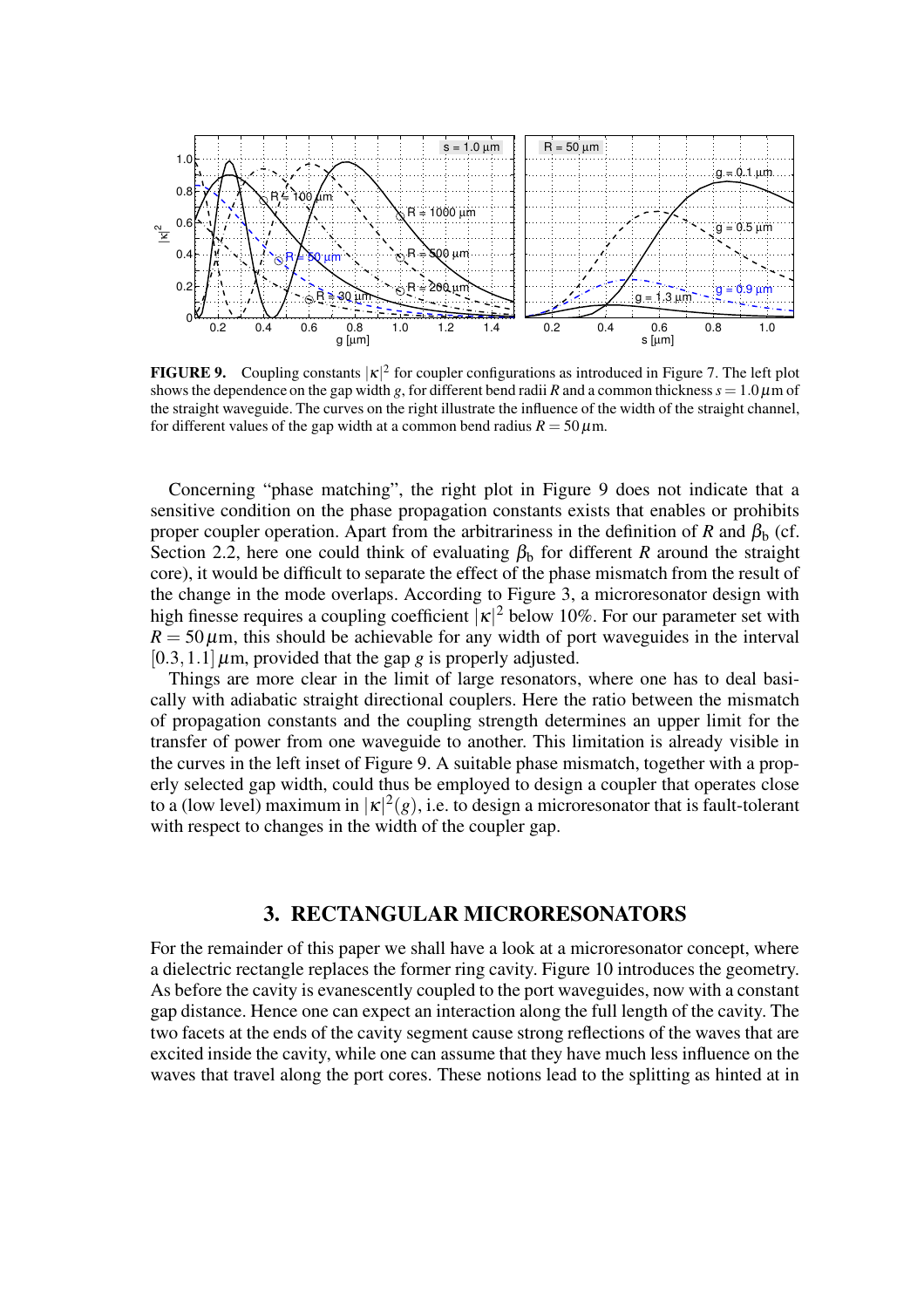

**FIGURE 10.** Geometry of the rectangular microresonators (left). Two parallel waveguides of width *w* are separated by a gap *g* from the rectangular cavity of width *W* and length *L*. The core regions with refractive index  $n_g$  are embedded in a background medium with refractive index  $n_b$ . Letters A to D identify the input respectively output ports of the device. For modeling purposes, the device is split into the central cavity segment  $0 < z < L$  and two facet regions I, II (right).

Figure 10: The resonator is divided into the cavity segment on the one hand and the two facet regions on the other hand. Different from the ring resonators, for the rectangular cavities reflections are essential. Consequently waves that travel in both the positive and negative *z*-directions have to be taken into account.

One can write quite general equations for what happens in the central coupler segment and for the effects of the facets. Upon accepting the approximation that the waves in the regions of the port waveguides are not influenced by the facet discontinuity and that the presence of the port cores can be neglected for the facet modeling, these equations can be combined into a parameterized resonator model. Due to the number of prospectively contributing basis fields this becomes a formulation in terms of propagation and reflection matrices. Explicit analytical evaluation should be possible, but tedious, hence we restrict to numerical examples. Just as for the ring resonators we consider the propagation of light with fixed frequency respectively vacuum wavelength; alternatively time-domain descriptions can be applied as well (cf. the proposal in Ref. [9], based on time-domain coupled mode equations and finite-difference-time-domain simulations).

# **3.1. Abstract resonator model**

The cavity segment  $0 < z < L$  consists of three parallel waveguides with a possibly wider, multimode central core. Restricting to the propagation of confined waves, the guided modes of the isolated port waveguides (one field per core for fixed light polarization) and of the isolated cavity core (possibly several modes) establish an approximate basis for the further modeling. Bidirectional copies of these profiles have to be taken into account; the total optical field inside the cavity segment becomes a superposition of the basis fields with separate amplitudes of forward and backward traveling modes, combined into amplitude vectors  $\mathbf{F}$  and  $\mathbf{B}$ .

"Standard" coupled mode theory [29, 13], applied first to the forward wave propagation along the cavity segment, leads to a linear relation between the mode amplitudes  **at the end**  $z = L$  **of the cavity and the amplitudes**  $**F**(0)$  **at the beginning**  $z = 0$ **, with**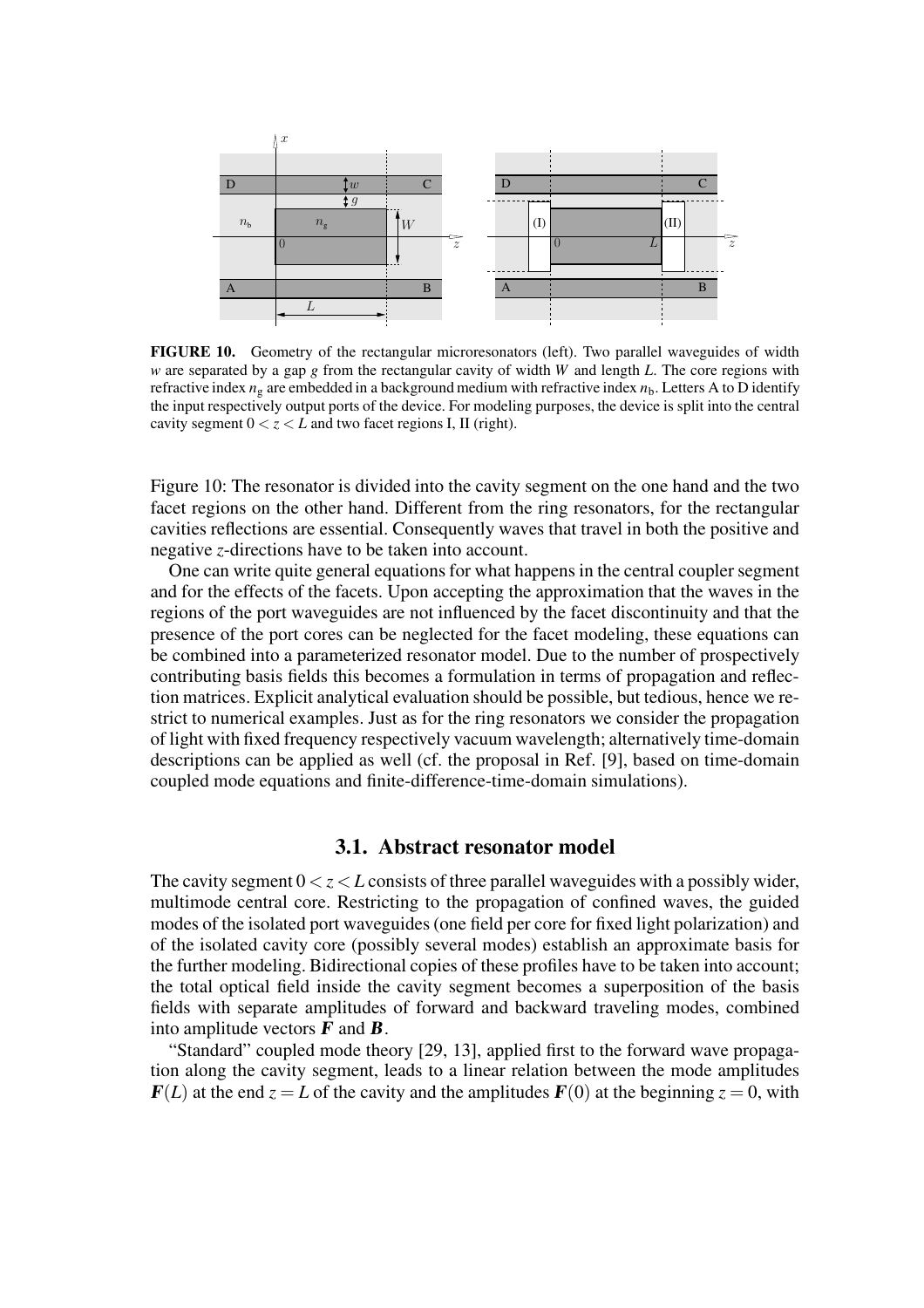a propagation matrix T that is given by the solutions of the coupled mode equations. For the present linear, nonmagnetic materials, the same matrix connects the amplitudes of the backward propagating waves:

$$
\mathbf{F}(L) = \mathbf{T}\mathbf{F}(0), \qquad \mathbf{B}(0) = \mathbf{T}\mathbf{B}(L). \tag{36}
$$

According to the above assumptions, the cavity facets have negligible influence on the basis fields in the port waveguides. Upon incidence onto the facets, parts of the optical power that is contained in the cavity modes is transmitted or reflected into nonconfined fields, i.e. lost for the field built up in the resonator. The remainder is reflected into a superposition of conversely propagating guided cavity modes, prospectively with altered relative amplitudes. Only this latter part is relevant for the resonator model. Hence, to describe the effect of the cavity facets, the amplitude vectors are split into a first part related to the port waveguides, and a second part that covers the amplitudes of the cavity modes. The cavity propagation matrix is divided into corresponding blocks as well,

$$
\boldsymbol{F} = \begin{pmatrix} \boldsymbol{F}_{\mathrm{p}} \\ \boldsymbol{F}_{\mathrm{c}} \end{pmatrix}, \quad \boldsymbol{B} = \begin{pmatrix} \boldsymbol{B}_{\mathrm{p}} \\ \boldsymbol{B}_{\mathrm{c}} \end{pmatrix}, \quad \boldsymbol{\mathsf{T}} = \begin{pmatrix} \mathsf{T}_{\mathrm{pp}} & \mathsf{T}_{\mathrm{pc}} \\ \mathsf{T}_{\mathrm{cp}} & \mathsf{T}_{\mathrm{cc}} \end{pmatrix}, \tag{37}
$$

where the indices p and c indicate port and cavity related entries. Now the result of the guided wave reflections at the (identical) facets can be stated as

$$
\boldsymbol{B}_{\rm c}(L) = \mathsf{R}\boldsymbol{F}_{\rm c}(L), \qquad \boldsymbol{F}_{\rm c}(0) = \mathsf{R}\boldsymbol{B}_{\rm c}(0), \tag{38}
$$

with a symmetric reflectivity matrix R, that relates the incident mode amplitudes and the guided reflected waves.

For the present linear device with twofold symmetry, it is sufficient to consider optical input in only one of the external ports. Assigning indices 1 and 2 to the lower and upper waveguides, the external input amplitudes  $\mathbf{F}_p(0) = (1,0)^T$ ,  $\mathbf{B}_p(L) = (0,0)^T$  specify a unit excitation in the lower left port A. Then Eqs.  $(36)$ ,  $(37)$ , and  $(38)$  predict the external output amplitudes

$$
\boldsymbol{F}_{\rm p}(L) = (\mathsf{T}_{\rm pp} + \mathsf{T}_{\rm pc} \mathsf{R} \Omega^{-1} \mathsf{T}_{\rm cc} \mathsf{R} \mathsf{T}_{\rm cp}) \boldsymbol{F}_{\rm p}(0), \quad \boldsymbol{B}_{\rm p}(0) = \mathsf{T}_{\rm pc} \mathsf{R} \Omega^{-1} \mathsf{T}_{\rm cp} \boldsymbol{F}_{\rm p}(0) \tag{39}
$$

and a field with amplitudes

$$
\boldsymbol{F}_{\rm c}(L) = \Omega^{-1} \mathsf{T}_{\rm cp} \boldsymbol{F}_{\rm p}(0), \quad \boldsymbol{B}_{\rm c}(0) = \Omega^{-1} \mathsf{T}_{\rm cc} \mathsf{RT}_{\rm cp} \boldsymbol{F}_{\rm p}(0). \tag{40}
$$

inside the cavity, with a resonance denominator  $\Omega = 1 - T_{cc}RT_{cc}R$  in matrix form. With the above numbering of the port waveguides, one obtains  $P_A = |B_{p,1}(0)|^2$ ,  $P_B =$  $|F_{p,1}(L)|^2$ ,  $P_C = |F_{p,2}(L)|^2$ ,  $P_D = |B_{p,2}(0)|^2$  for the relative fractions of guided power that are reflected into port A, transmitted to B, dropped forward to C or dropped backward into port D. For a detailed account of the present model we refer to Ref. [13].

Figure 11 shows an example for a spectral response that has been computed using these equations, evaluated for a dense series of wavelengths. Apart from the approximation of the cavity segment by coupled mode theory, the simulations are based on a rigorous facet model (bidirectional eigenmode propagation, BEP). The results as shown agree reasonably with rigorous BEP simulations of the entire resonator device [13].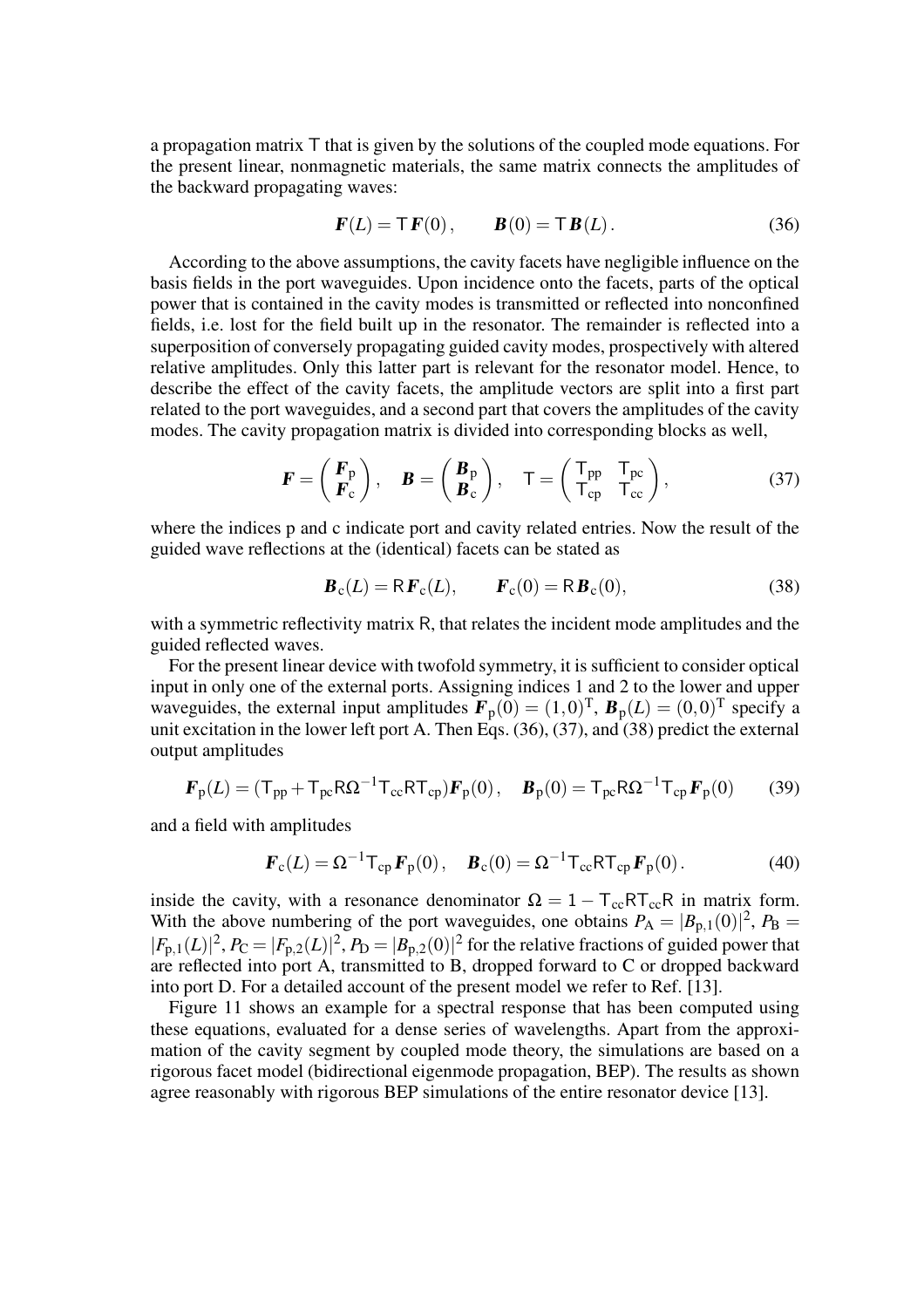

**FIGURE 11.** Spectral response of a resonator device according to Figure 10 with dimensions  $L =$ 5.738  $\mu$ m,  $W = 2.524 \mu$ m,  $g = 0.450 \mu$ m,  $w = 0.112 \mu$ m for refractive indices  $n_b = 1.45$  and  $n_g = 3.40$ ; 2D simulations for TE polarized fields.  $P_A$  to  $P_D$  are the relative power fractions that are reflected respectively transmitted into ports A to D.

The spectrum is rather irregular, with a pronounced resonance that is magnified in the right inset. For most wavelengths (off resonance), the input power is directly transferred,  $P_B$  is close to the unit level. Resonances appear as a drop in  $P_B$  and a simultaneous increase in  $P_A$ ,  $P_C$ ,  $P_D$ , where the latter curves are partially superimposed in Figure 11. In contrast to the ring resonators, the rectangular cavity effects an equal power drop in the forward and backward directions; in an extremal case a quarter of the input power would be scattered into all four output ports.

Figure 12 illustrates the field profile at resonance. One observes partly standing/traveling waves in port A, given by the superposition of the unit input and the less than quarter reflection, and outgoing traveling guided waves in ports B, C, and D. A purely standing wave is visible inside the cavity, with a characteristic pattern of nodal lines. In Section 3.2 we will try to explain that pattern.

So far the power transmission scheme is not directly useful for an application as an add-drop-filter, where one would prefer to have the scattered power concentrated into a single output port at resonance. This is indeed possible to realize by cascading of two cavities, such that the individual fields interact through the port waveguides and by direct evanescent coupling. With a suitable choice of the cavity distance, at resonance a standing wave pattern with alternating maxima in the two cavities establishes; apart from radiation losses the power is exclusively dropped in the forward drop channel (port D in Figure 10). See Refs. [30, 9, 10] for the abstract concept, for specific examples, and for detailed numerical experiments on these filters.

## **3.2. Rectangular resonances**

A characterization of resonant configurations is possible in a way quite analogous to Section 2.1. Resonances manifest as singularities in the denominator  $\Omega$  in Eqs. (39), (40). At resonance a field establishes inside the cavity with a mode amplitude vector that resembles an eigenvector corresponding to a large eigenvalue of  $\Omega^{-1}$ , to a zero eigenvalue of Ω, or to a unit eigenvalue of  $T_{cc}RT_{cc}R$ , where the latter chain of operators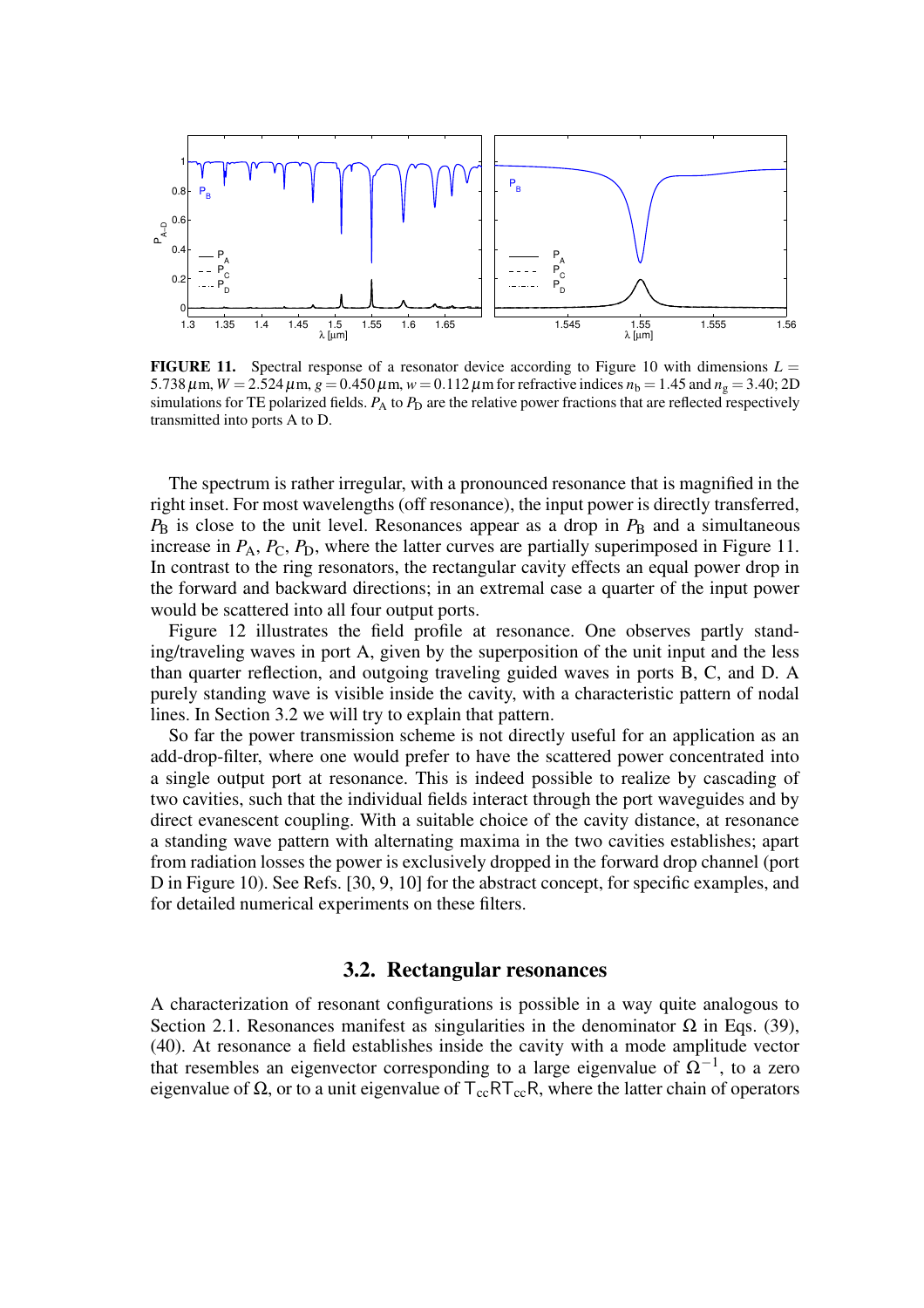

**FIGURE 12.** Field pattern for the pronounced resonance in Figure 11 at  $\lambda = 1.55 \,\mu \text{m}$ , extremal snapshots of the single electric *y*-component of the TE fields, at times *t* equally distributed over one period *T*. The rigorous simulation from [13] predicts relative power transmissions of  $P_A = 24.4\%$ ,  $P_B = 25.5\%$ ,  $P_{\rm C} = 24.5\%$ , and  $P_{\rm D} = 24.2\%$ .

allows a quite descriptive interpretation: A field is excited at one end of the cavity that, after being reflected once, transferred through the cavity, reflected a second time, and being transferred back to its original position, resembles the initial field.

In the limit of a large gap width *g*, the cavity related block  $T_{cc}$  of T becomes a diagonal matrix with entries given by the phase evolutions of the individual cavity modes, and  $\Omega$ becomes a property of the isolated cavity. A formal, quantitative evaluation of these notions in Ref. [13] shows a very good agreement with rigorous simulations. This leads to a classification of the various resonant peaks in plots like Figure 11 as singleor bimodal resonances, where one or two of the cavity modes with different orders contribute. The conclusion that a representation of resonant fields in the dielectric rectangles in terms of (few) slab waveguide modes is adequate motivates the following reasoning.

The isolated cavity as sketched in Figure 13 can be considered as a segment of a slab waveguide of thickness *W*. At resonance a guided mode with a specific propagation constant  $\beta_z = kn_g \cos \theta_z$  and an associated mode angle  $\theta$  should fit into that slab, where the fields propagate in the positive and negative *z*-direction. Alternatively, the cavity can be regarded as a segment of a slab of thickness *L*, with modes propagating along the vertical *x*-axis. Also in this view the resonant field is constituted by a slab mode, now supported by the core of thickness *L* with a propagation constant  $\beta_x = kn_g \cos \theta_x$ . Certainly both descriptions must result in identical expressions for the field inside the cavity, i.e. the mode angles with respect to the respective propagation axes are related by  $\theta_x = \pi/2 - \theta_z$ .

Hence one can state the following characterization: A rectangular cavity of width *W*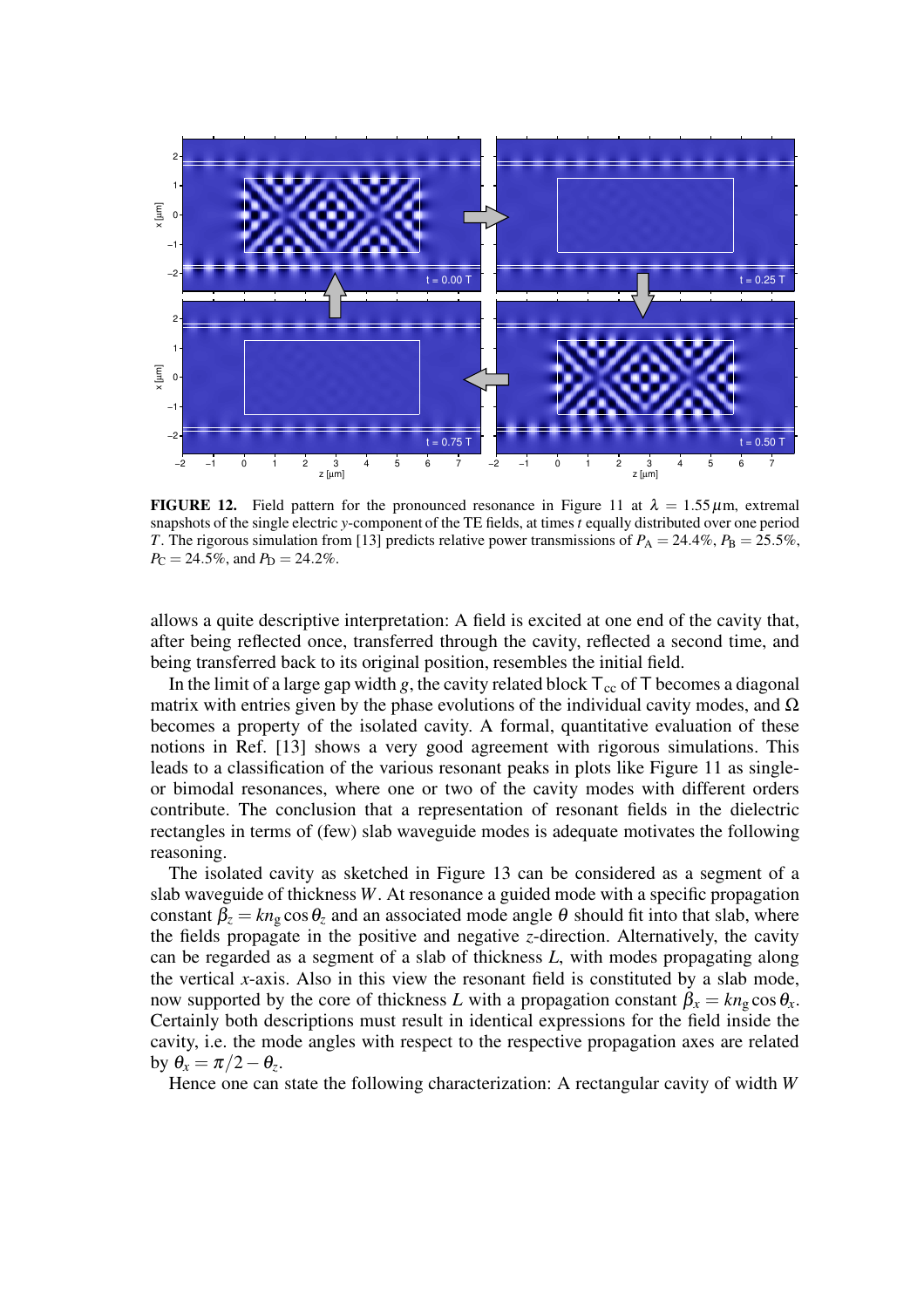

**FIGURE 13.** The isolated cavity of the resonator in Figure 10, to be viewed as a horizontal slab segment of thickness *W* and length *L*, or alternatively as a vertical segment of thickness *L* and length *W*.

and length *L* shows a resonance at vacuum wavelength  $\lambda$ , if simultaneously the slab of thickness *W* supports a mode with angle  $\theta$  and the slab of thickness *L* supports a mode with angle  $\pi/2-\theta$ , both at wavelength  $\lambda$  and for the symmetric refractive index profiles of the cavity. While this refers to a single mode resonance with a field based upon only one (forward and backward propagating) mode per axis, a bimodal resonance is characterized by the existence of a pair of modes per axis orientation that satisfy the phase relations simultaneously.

Resonant configurations, e.g. widths *W* and lengths *L* of dielectric rectangles that show a resonance with specific horizontal and vertical modal order at a given vacuum wavelength, can thus be found by looking at curve intersections in a plot of mode angles θ and  $π/2 − θ$  versus the thickness of a corresponding slab waveguide. A more formal treatment of this argument and further examples can be found in Ref. [13].

#### **3.3. Multimode reflection at a slab waveguide facet**

According to the former quantitative characterization in terms of amplification factors based on eigenvalues of  $Ω$ , high quality resonances in a dielectric rectangle require a facet reflectivity close to unity for the contributing cavity modes. Hence we close this paper with a look to what happens around the facet of the cavity core. Figure 14 introduces the facet geometry.

We refer to the common ray model for confined wave propagation in 2D slab waveguides. Via the relation  $\beta = kn_{\mathfrak{g}} \cos \theta$  each mode has a mode angle  $\theta$  associated with its propagation constant  $β$ . This angle may alternatively be interpreted as an incidence angle of the waves on the facet plane. A high reflectivity can be expected if that incidence angle is larger than the angle  $\theta_{\text{crit}}$  for total plane wave reflection at the facet interface, with  $\sin \theta_{\text{crit}} = n_b/n_g$ . The maximum angle  $\theta_{\text{max}}$  for guided wave propagation in a symmetric slab with refractive indices  $n_b$ ,  $n_g$  is given by  $\sin^2 \theta_{\text{max}} = 1 - n_b^2$  $\frac{2}{b}$ / $n_{\rm g}^2$ . Guided waves with angles in the interval  $\theta_{\rm crit} < \theta_{\rm max}$  should exist. Consequently one obtains a lower limit  $n_g > \sqrt{2}n_b$  for the refractive index contrast that is necessary to realize a high reflectivity facet.

As as example, Figure 15 shows the reflectivity at the facet of a thick multimode waveguide with large refractive index contrast. Several higher order modes are supported with angles between  $\theta_{\text{crit}}$  and  $\theta_{\text{max}}$ ; indeed a large single mode reflectivity can be observed for these fields. Nevertheless, the maximum levels of about 80% are by far not sufficient to explain the high quality resonances in Figure 11.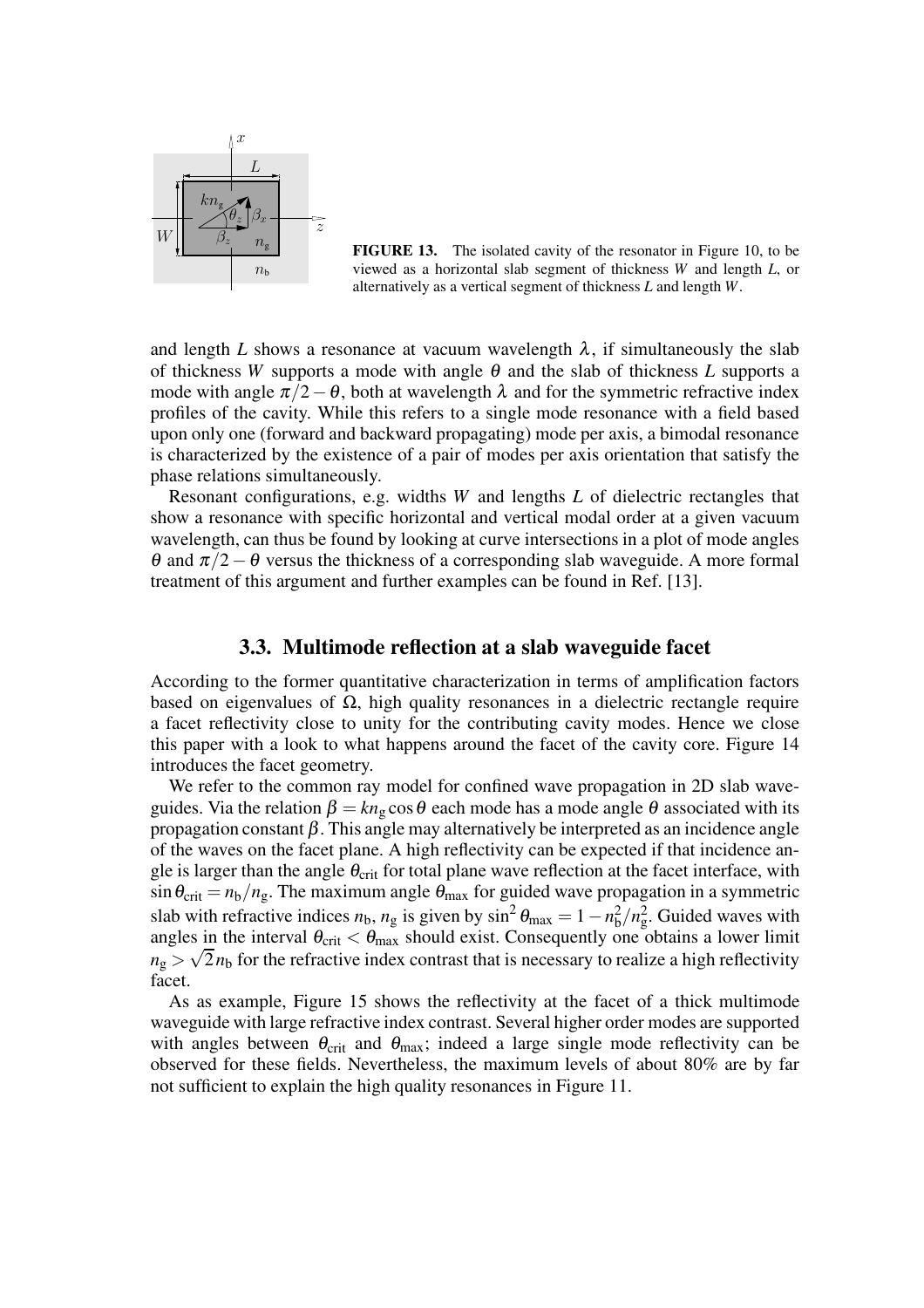

**FIGURE 14.** A facet of the (multimode) waveguide that forms the resonator cavity in Figure 10. Each mode has assigned a propagation constant β and propagation angle <sup>θ</sup>.



**FIGURE 15.** Relative reflected guided powers *R* of single modes (filled circles) and of two mode superpositions (bars) versus the discrete mode angle, for a waveguide facet with the parameters of the cavity of Figure 12; BEP simulations from Ref. [13]. The relative amplitudes for the superpositions are adjusted such that the amount of power that is reflected into the incoming modes is maximized in each case.

The picture changes dramatically, if more than two modes with equal symmetry are incident on the facet plane simultaneously. The bars in Figure 15 indicate the maximum amount of power that is reflected back into a superposition of the two modes indicated by the bar end points, with suitable relative input amplitudes. The simulation predicts a highest value of 99.4% reflected power for the modes  $TE_6$  and  $TE_8$ , with the difference to full reflection being beyond the accuracy that can be expected from the numerical computations. The origin of this raise towards almost total reflection is an interference effect, as revealed by inspecting the corresponding field patterns in Figure 16.

One observes mainly standing waves with a checkered extremal pattern inside the core for incidence of the individual modes  $TE_6$  and  $TE_8$ , with exponential mode tails at the upper and lower waveguide interface, and a similar field decay across the facet. The radiation outside the core appears as two cylindrical waves, originating from the edges in the facet plane. If the relative amplitude and phase of the two modes are adjusted such that their superposition vanishes in these points, the cylindrical waves found for the single mode incidences interfere destructively; almost the entire incident power is then reflected. The very high level of more than 99% reflection and the agreement of the resulting field profile with the wave pattern inside the resonator cavity in Figure 12 indicates that this is indeed the mechanism that enables the bimodal resonances. For a more detailed investigation of this total reflection phenomenon we refer to Ref. [31].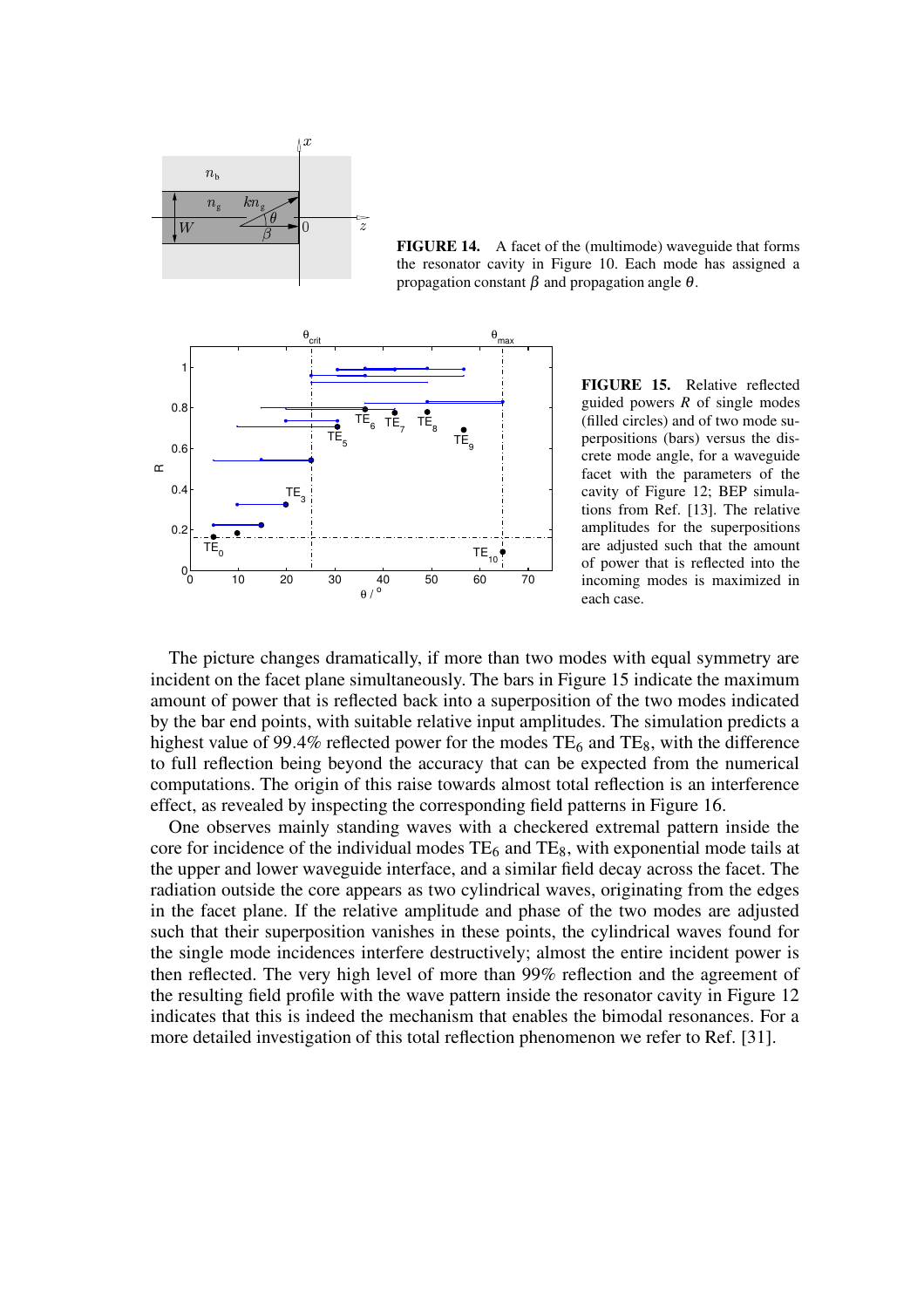

**FIGURE 16.** Extremal field profiles around the facet of a multimode waveguide with the parameters of the cavity of Figure 12, for an excitation by individual modes of order 6 (left) and 8 (center), and for a specific superposition of these two incoming fields (right). Rigorous BEP simulations [13] predict relative power fractions of 79% (TE<sub>6</sub>), 78% (TE<sub>6</sub>), and 99.3% (TE<sub>6</sub> + TE<sub>8</sub>) that are reflected into the incoming fields.

## **4. CONCLUDING REMARKS**

Sections 2.1 – 2.3 establish a complete quasi-analytical ab-initio model for 2D optical ring resonators. Together with the dependence of the cavity attenuation on the ring radius (e.g. Figure 6) and the performance diagrams in Figure 3, plots like those shown in Figure 9 allow to select all geometrical dimensions that enter the present ring resonator design. If suitable basis fields would be available — mode profiles for 3D straight and bent dielectric channel waveguides with 2D cross section — extension of the present formalism to realistic 3D simulations should be straightforward. Also the extension to more general cases, e.g. resonators with nonidentical couplers, or cavities where more than one mode plays a role (polarization issues, higher order gallery modes) should pose no principal problems, though the equations of Section 2.1 would have to be revised.

The concepts concerning rectangular optical microresonators are certainly speculative; currently only 2D models exist. A variant as proposed in Ref. [32] could be somewhat more realistic, where waveguide Bragg gratings constitute the cavity reflectors. Entirely different regimes of parameters apply, with significantly lower refractive index contrast at the cost of an increased device length. The device is an example where a description in terms of coupled mode theory for the coupling segment and the Bragg gratings, embedded in the framework of Section 3.1, works surprisingly well. Only single mode resonances are relevant, the filter concept can be applied. Problems for a real device could arise from out-of-plane losses, which are not covered in the present models.

Perhaps the standing wave phenomena as shown can be viewed as a limit of what could also be expected from a circular, ring- or disc-shaped cavity in case of small cavity diameters, where the refractive index variations along the light paths can no longer be considered as adiabatic, such that reflections will become relevant.

# **ACKNOWLEDGMENTS**

Financial support by the European Commission (project IST-2000-28018, 'NAIS') is gratefully acknowledged. The authors would like to thank E. van Groesen, H. J. W. M. Hoekstra and in particular the colleagues within the NAIS project for many fruitful discussions on the subject.